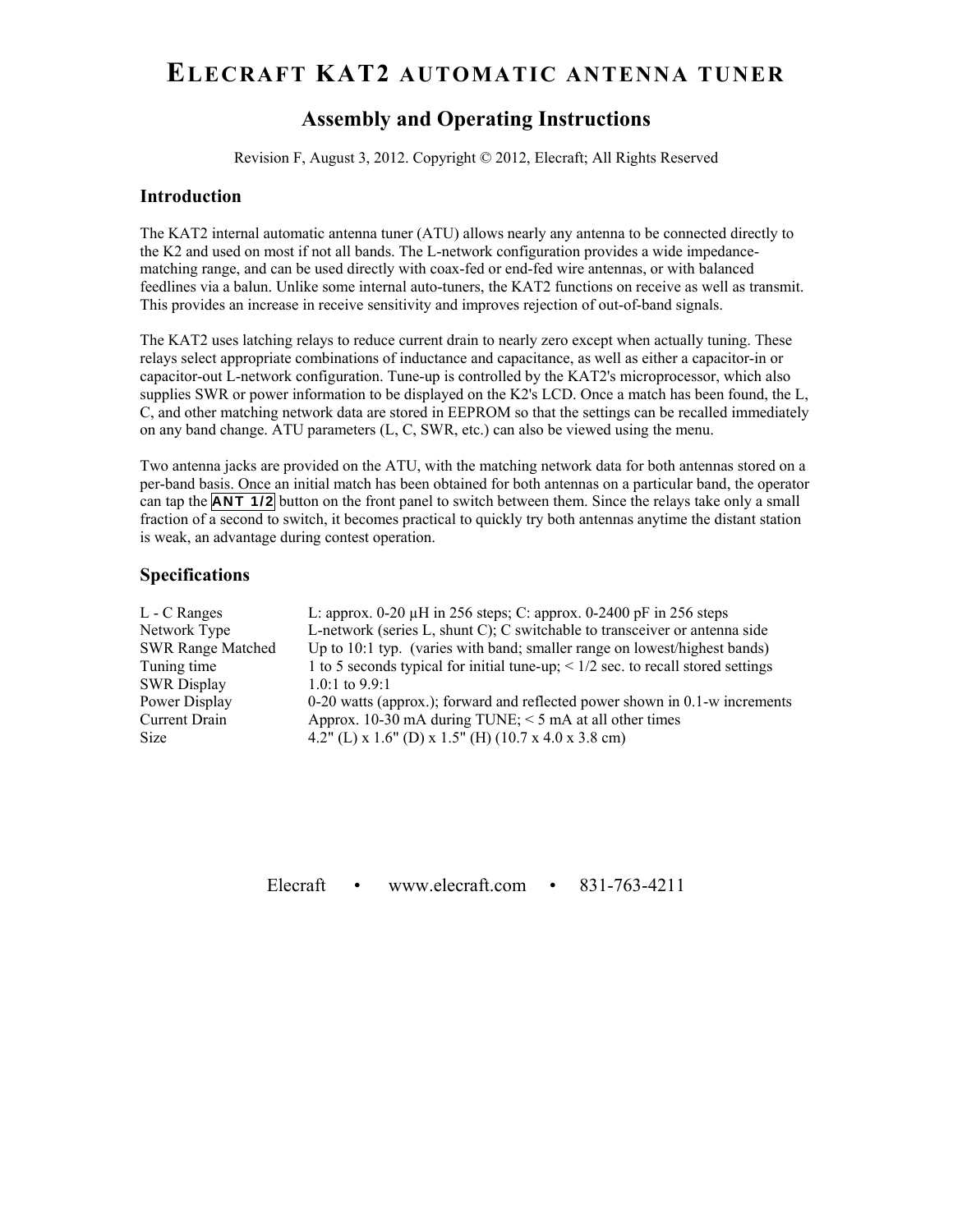# **Parts Inventory**

 The table below lists all parts in the kit. If you have trouble identifying any of these items, consult the K2 Owner's manual, which has photographs of similar parts.

| <b>Components on KAT2 Module</b> |                                                                    |                  |  |
|----------------------------------|--------------------------------------------------------------------|------------------|--|
| Ref.                             | <b>Description</b>                                                 | Qty.             |  |
| C1                               | Capacitor, 10 pF, 500 V NPO disc                                   |                  |  |
| C <sub>2</sub>                   | Capacitor, 22 pF, 500 V NPO disc                                   | 1                |  |
| $\overline{C}3$                  | Capacitor, 39 pF, 500 V NPO disc                                   | 1                |  |
| C <sub>4</sub>                   | Capacitor, 82 pF, 500 V NPO disc                                   | 1                |  |
| C <sub>5</sub>                   | Capacitor, 150 pF, 500 V NPO disc                                  | 1                |  |
| C6                               | Capacitor, 300 pF, 500 V silver mica, CDE FD301J03                 | 1                |  |
| $\overline{C7}$                  | Capacitor, 620 pF, 500 V silver mica, CDE FD621J03                 | 1                |  |
| C8                               | Capacitor, 1200 pF, 500 V silver mica, CDE FD122J03                | $\mathbf{1}$     |  |
| C20-27, C31-38,                  | Capacitor, .001 $\mu$ F, 25 V("102") Note: Two of these capacitors | 26               |  |
| C42, C45-47,                     | may be physically smaller than the other capacitors even t         |                  |  |
| C50-C53, C57, C60                | though they have value. If so, reserve those capacitors for use at |                  |  |
|                                  | C45 and C60.                                                       |                  |  |
| C58, C59                         | Capacitor, 0.1 µF, 25 V ("104")                                    | $\overline{2}$   |  |
| C54                              | Capacitor, 100 pF, 200 V, NPO disc ("101")                         | 1                |  |
| C <sub>55</sub>                  | Ceramic trimmer, 5-30 pF                                           | 1                |  |
| D1, D2                           | Diode, 1N5711                                                      | $\overline{2}$   |  |
| E1                               | Screw terminal, PC-mount, Keystone #8190                           | 1                |  |
| J1, J2                           | BNC jack, PC-mount                                                 | $\overline{2}$   |  |
| J4, J5                           | Conn., 16-pin female, .1" spcg., gold, Samtec ESW-116-23-G-S       | $\overline{2}$   |  |
| J3                               | Not used (connections are soldered; see text)                      | $\boldsymbol{0}$ |  |
| K1-K18                           | DPDT latching relay                                                | 18               |  |
| $L1-L7$                          | Toroidal inductor, T50-2 core (RED); see text                      | 7                |  |
| L8                               | Toroidal inductor, T50-1 core (BLUE); see text                     | 1                |  |
| P4, P5                           | Conn., 16-pin male, .1", gold, Samtec MTSW-116-22-G-S-420          | $\overline{2}$   |  |
| R1, R2                           | Trimmer potentiometer, 100K                                        | $\overline{2}$   |  |
| R <sub>6</sub>                   | Resistor, 47 $\Omega$ , 5%, 1/4-watt (yellow-violet-black)         | 1                |  |
| R <sub>3</sub>                   | Resistor, 200 $\Omega$ , 5%, 1/4-watt (red-black-brown)            | 1                |  |
| R <sub>5</sub>                   | Resistor, 470 $\Omega$ , 5%, 1/4-watt (yellow-violet-brown)        | 1                |  |
| R4                               | Resistor, 3.3 K, 5%, 1/4-watt (orange-orange-red)                  | $\mathbf{1}$     |  |
| T1                               | Toroidal transformer, FT37-43 core (gray); see text                | 1                |  |
| U1                               | IC, Microcontroller, 16C77                                         | 1                |  |
| U <sub>2</sub>                   | IC, EEPROM, 25LC320                                                | 1                |  |
| U3                               | IC, 6-volt regulator, 78L06                                        | 1                |  |
| U <sub>4</sub>                   | IC, Op-amp, LM358                                                  |                  |  |
| Z1                               | Ceramic resonator w/internal capacitors, 4.0 MHz                   | $\mathbf{1}$     |  |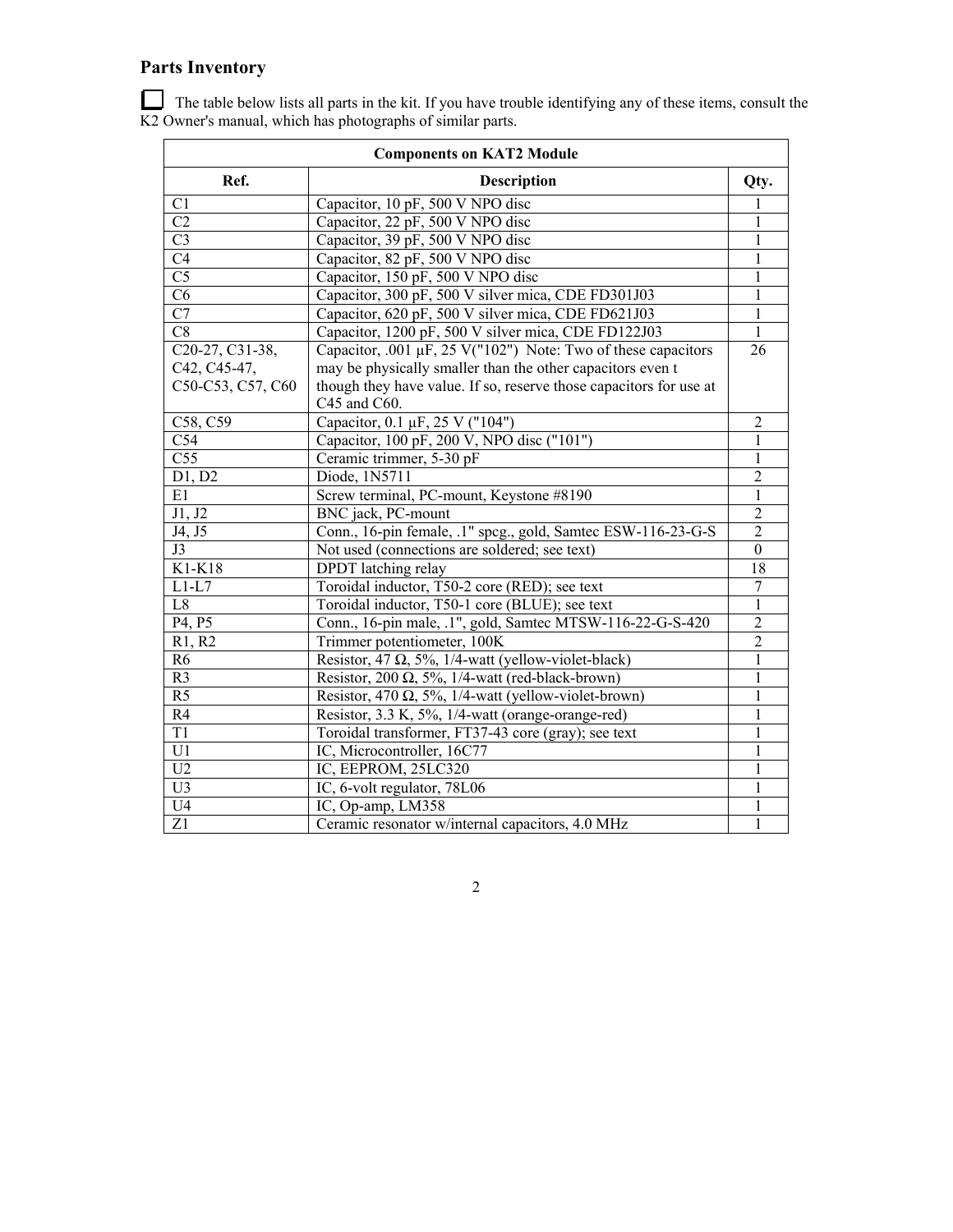| <b>Hardware and Miscellaneous</b> |                                                              |                |  |
|-----------------------------------|--------------------------------------------------------------|----------------|--|
| Ref.                              | <b>Description</b>                                           | Qty.           |  |
| <b>HDWR</b>                       | Rubber insulator, 0.5" dia. (round, black), p/n 6135-017-BLK | 6              |  |
| <b>HDWR</b>                       | Socket for U1, 40 pins, open frame                           |                |  |
| J7                                | Conn., 2-pin housing, 0.156", Digikey WM2111                 |                |  |
| <b>HDWR</b>                       | Female crimp pin for J7, gold, Digikey WM2305                | 2              |  |
| J8                                | Conn., 10-pin dual-row 0.1" housing, Digikey WM2522          |                |  |
| <b>HDWR</b>                       | Female crimp pin for J8, tin, Digikey WM2556                 | 12             |  |
| RF-P6                             | Conn., 2p male, 0.156", gold, Digikey WM5224                 |                |  |
| <b>HDWR</b>                       | #4 split lock washer                                         | 6              |  |
| <b>HDWR</b>                       | 4-40 x 1/4" ZN ST Phillips machine screw                     | 4              |  |
| <b>HDWR</b>                       | Standoff, 3/16" dia. x 13/16", 4-40 thd, RAF #1642-440-A     | $\overline{2}$ |  |
| <b>HDWR</b>                       | Binding post, black, 6-32 threaded, Keystone #7007           |                |  |
| <b>HDWR</b>                       | BNC connector cap, black plastic, 3/8" dia. x 1/2" long      |                |  |
| <b>MISC</b>                       | Enamel wire, #26 Thermaleze, GREEN                           | $2$ ft.        |  |
| <b>MISC</b>                       | Enamel wire, #26 Thermaleze, RED                             | 10 ft.         |  |
| <b>MISC</b>                       | Insulated hookup wire, #24, solid                            | $1$ ft.        |  |
| <b>MISC</b>                       | Cable, 4-conductor + shield, Digikey W404-X-ND               | $2$ ft.        |  |
| <b>MISC</b>                       | Coaxial cable, RG-174                                        | $1$ ft.        |  |
| <b>MISC</b>                       | KAT2 Control board                                           |                |  |
| <b>MISC</b>                       | KAT2 L-C board                                               |                |  |
| <b>MISC</b>                       | Cable ties, 3"                                               | $\overline{4}$ |  |

**i Caution:** Some components in this kit can be damaged by static discharge. Before handling any transistors or integrated circuits, always put on an anti-static wrist strap or touch any grounded, unpainted metal surface.

# **K2 Firmware Requirements**

To use the KAT2 antenna tuner, you'll need K2 main processor firmware revision **1.04** or later. (The main processor is U6 on the K2's control board.) Revision **1.05** or later is recommended, since it provides additional ATU operating features (see **Using the ATU**). The latest K2 firmware revision can be ordered as an upgrade (refer to our web page for details).

To check your main processor firmware revision, hold any button when powering up the K2. The number shown at the left end of the display is the revision number. If you have an older version, contact Elecraft.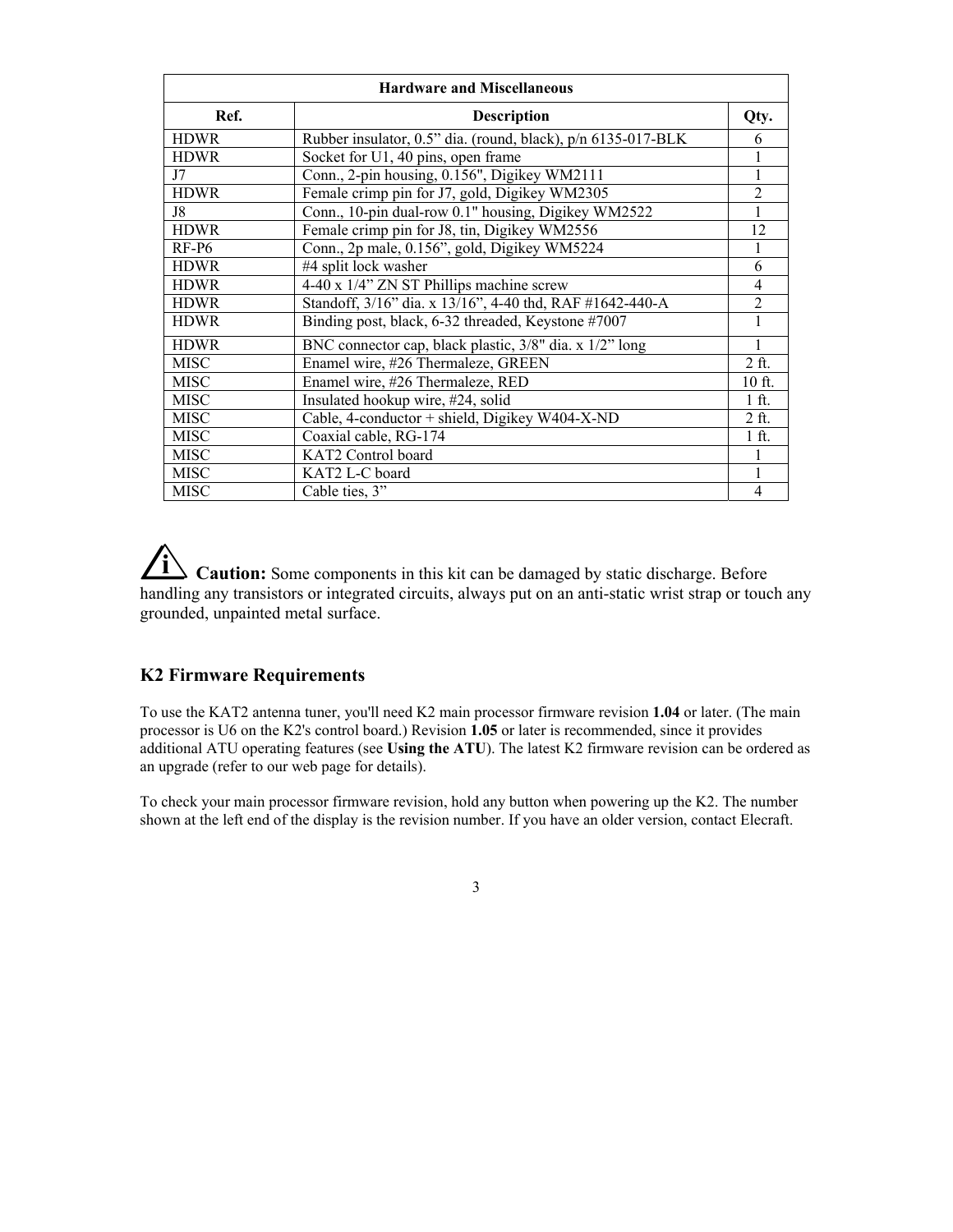# **ATU Control Board Assembly**

 $\angle$ **i** A fine-point, temperature-controlled soldering iron (700-800 degrees F) is required to assemble this kit, due to the high density of the PC board layout. A high-wattage iron or one with a wide tip may damage components, pads, or traces. Use a minimum amount of solder to avoid ground shorts.

**i** To avoid difficulties in soldering adjacent components, install components only in the order described below. Double-check all values before soldering, since removing parts from double-sided PC boards can be difficult.

There are two identically-sized PC boards in the ATU kit. Locate the **ATU Control board**, which is labeled "ATU CTRL" on the bottom. Set the **L-C board** aside for now.

Referring to the parts list (page 2), install R3, R4, and R5. Note: R6 (47  $\Omega$ ) and R5 (470  $\Omega$ ) have very similar color codes. Be sure to install the  $470-\Omega$  resistor at R5 (yellow-violet-brown).

Install D1 and D2 (1N5711), observing proper orientation of the banded end of each diode.

Install the capacitors listed below. The capacitor markings are shown (e.g., "102" = .001  $\mu$ F).

IMPORTANT: If two of the capacitors are physically smaller than the others even though they have the same value, use them at C60 and C45.

| C57(102) | C58(104) | C60(102) | C59(104) | C53(102) |
|----------|----------|----------|----------|----------|
| C52(102) | C45(102) | C46(102) | C47(102) | C54(101) |
| C50(102) | C51(102) |          |          |          |

 Ceramic resonator Z1 looks like a capacitor with three leads. It is not polarized, so it can be installed in either orientation. Install Z1 near U1.

 $\sum$  The IC socket to be installed in the next step is an *open-frame* type. A smaller IC (U4) will be installed within an opening in this socket. Do not substitute any other socket type.

Install the 40-pin IC socket for U1, with the notched end of the socket oriented towards pin 1.

Install voltage regulator U3, which has a 3-lead package like a transistor.

 (Note: Touch a grounded metal surface before handling the following components.) Install the two 8 pin ICs, U2 (25LC320) and U4 (LM358), with the notched end of each IC oriented as indicated by its component outline. Note that U4 fits *within* the opening in U1's 40-pin IC socket.

The two latching relays, K17 and K18, must be installed with their white-striped ends oriented as indicated on the PC board. **Do not bend the relay leads.** Solder two diagonal corner pins on each relay first, then re-heat the connections and press the relays flat on the board before soldering the remaining pins.

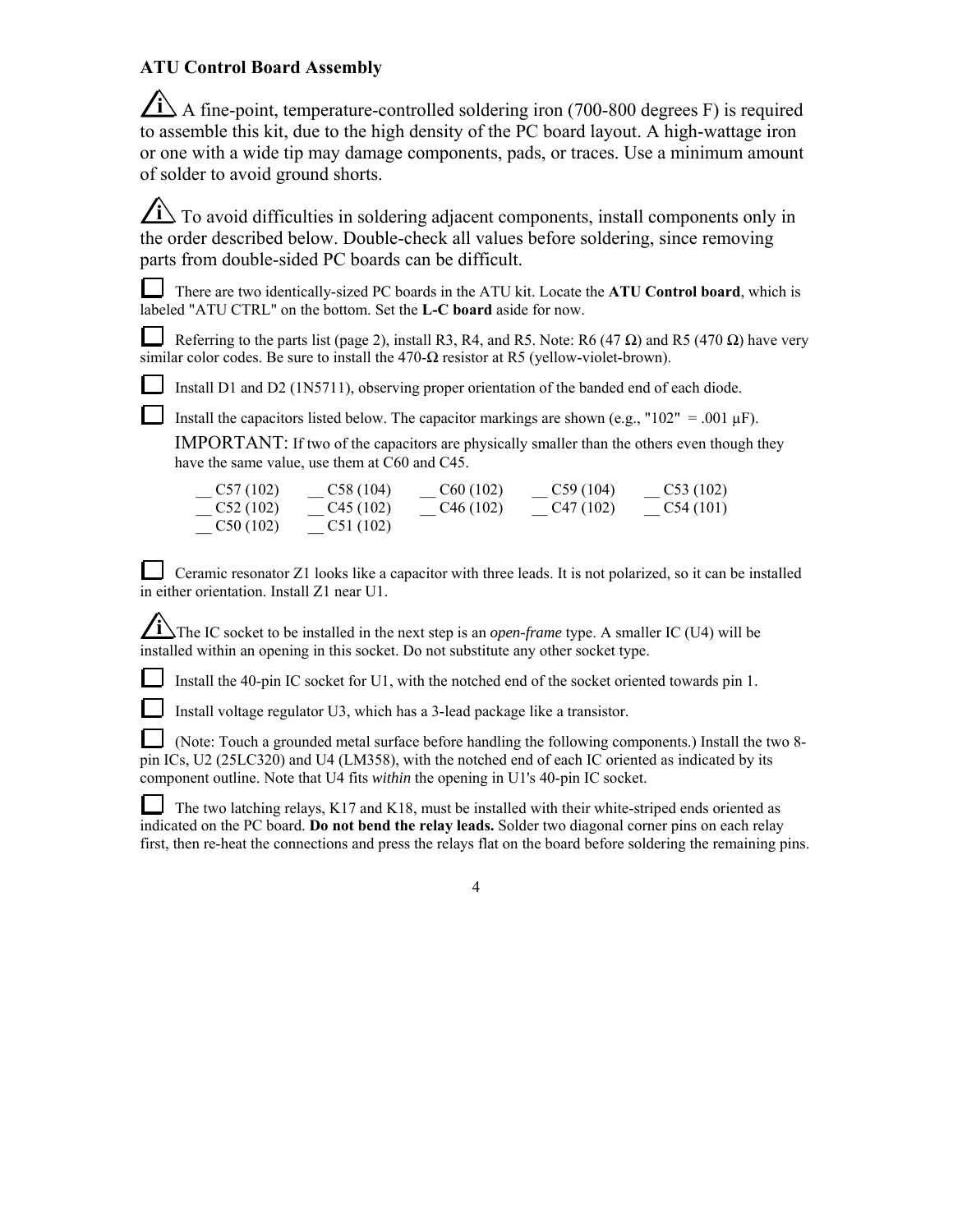Install BNC jacks J1 and J2. **These connectors must be seated flat on the PC board and aligned with the board's edge to allow for proper installation in the top cover.** Solder one of the alignment pins first, then re-heat the connection while pressing down on the jack. Once you're sure the connector is seated correctly, solder the other pins.

Install screw terminal E1. (If E1 was supplied with a screw, remove it. The screw will not be used.) Like J1 and J2, this component's alignment is critical. Use the same mounting technique.

 Transformer T1 is wound on a dark gray toroidal core (ferrite, 3/8" [9 mm] diameter). Cut two 10" (25 cm) lengths of #26 enamel wire, one red and one green. Twist the two wires together loosely, crossing over each other about 2 to 3 times per inch (once per cm). Then wind the twisted wires onto the core as shown below, using **10 turns**. Each pass *through* the core counts as one turn.

**i T1 must be wound exactly as shown, with leads 1 and 3 emerging from the back side of the core and leads 2 and 4 from the front side.**



 Trim the leads of T1 to about 1/2" (12 mm) long. Completely remove the insulation from T1's leads up to the edge of the core, using a solder pot or hot soldering iron tip. Do not attempt to burn off the insulation using a match or lighter, as the flame may fuse the pairs of wire together, causing them to become shorted. Another way to remove the insulation is to use fine sand paper.

Tin T1's leads with solder. If the leads do not tin easily, the insulation may not be fully removed.

Using an ohmmeter, measure between the red and green wires to make sure that they're not shorted.

L Install T1 as indicated by its PC board outline near the right end of the board. Insert the leads into the numbered holes as shown by the drawing of T1, above. Pull the leads taut on the bottom of the board. Before soldering, use a magnifying glass to make sure that the entire portion of exposed lead is properly tinned.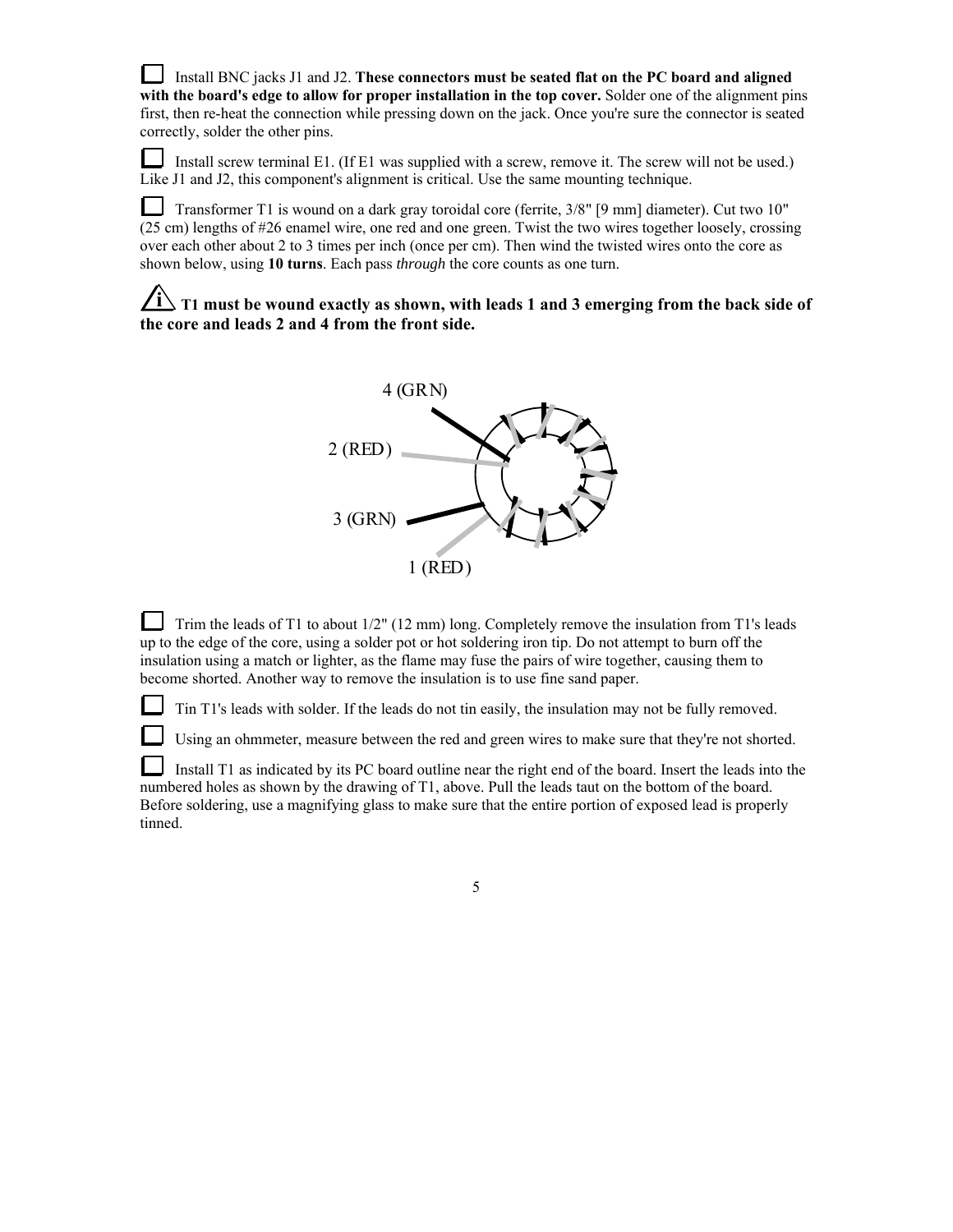Cut a 1-1/8" (2.9 cm) length of insulated, solid-conductor hookup wire. Remove exactly  $1/4$ " (6 mm) of insulation from each end. This jumper will form the 1-turn link winding of T1.

Insert one end of this wire through the center of T1 and into the pad labeled 5. Bend the wire down to the right and insert the other end into the pad labeled *6*. Pull the leads of the wire taut on the bottom of the board, then solder.

 Trimmer potentiometers R1 and R2 mount on the bottom of the ATU Control board. Press them down as far as possible before soldering.



Set both trimmers fully clockwise as viewed from the bottom of the board.

Install trimmer capacitor C55 on the bottom of the board.

**Note:** The microprocessor and connectors J4 and J5 will be installed later.

# **ATU L-C Board Assembly**

All L-C Board components should be mounted in the order given here. Any other assembly order may make soldering or mechanical alignment difficult. Also, the components must be mounted as close as possible to the board using short leads. Follow all instructions carefully.

Install .001 µF ("102") capacitors C20-C27 on the top of the L-C Board (the side with L1-L8 and C1-C8). There should be no excess lead length above the board.

Install .001 µF capacitors C31-C35, C37-C38, and C42. **Do not install C36 at this time.**



Trim all capacitor leads on the bottom of the board to the shortest length possible.

 Install relays K1-K16 on the bottom of the L-C Board as follows. First, position all 16 relays on the board, *without soldering*. Align the white stripe on each relay with the striped end of its component outline. (Note that the relays are in two rows that face in opposite directions.) Next, hold the relays in place using a flat object such as a hard-cover book. Flip the PC board and flat object over together, then examine the relays to make sure they are all still flat against the board.

 Solder two diagonally-opposite corner pins on each relay**. Look at all relays once more to verify that they are not spaced any distance away from the board.** Then solder all the remaining pins.

**i** The following step is very important. Normally, relay pins need not be trimmed. But in this case components will be mounted *above* the pins, so trimming them is necessary to prevent shorts. Trimming must be done after soldering to prevent mechanical damage to the relay pins.

Trim all relays leads to the shortest possible length. Use flush-cut type diagonal cutters if available. Note: Wear eye protection and aim the leads away from you when cutting. Trimming the leads over a waste basket will eliminate cleanup.

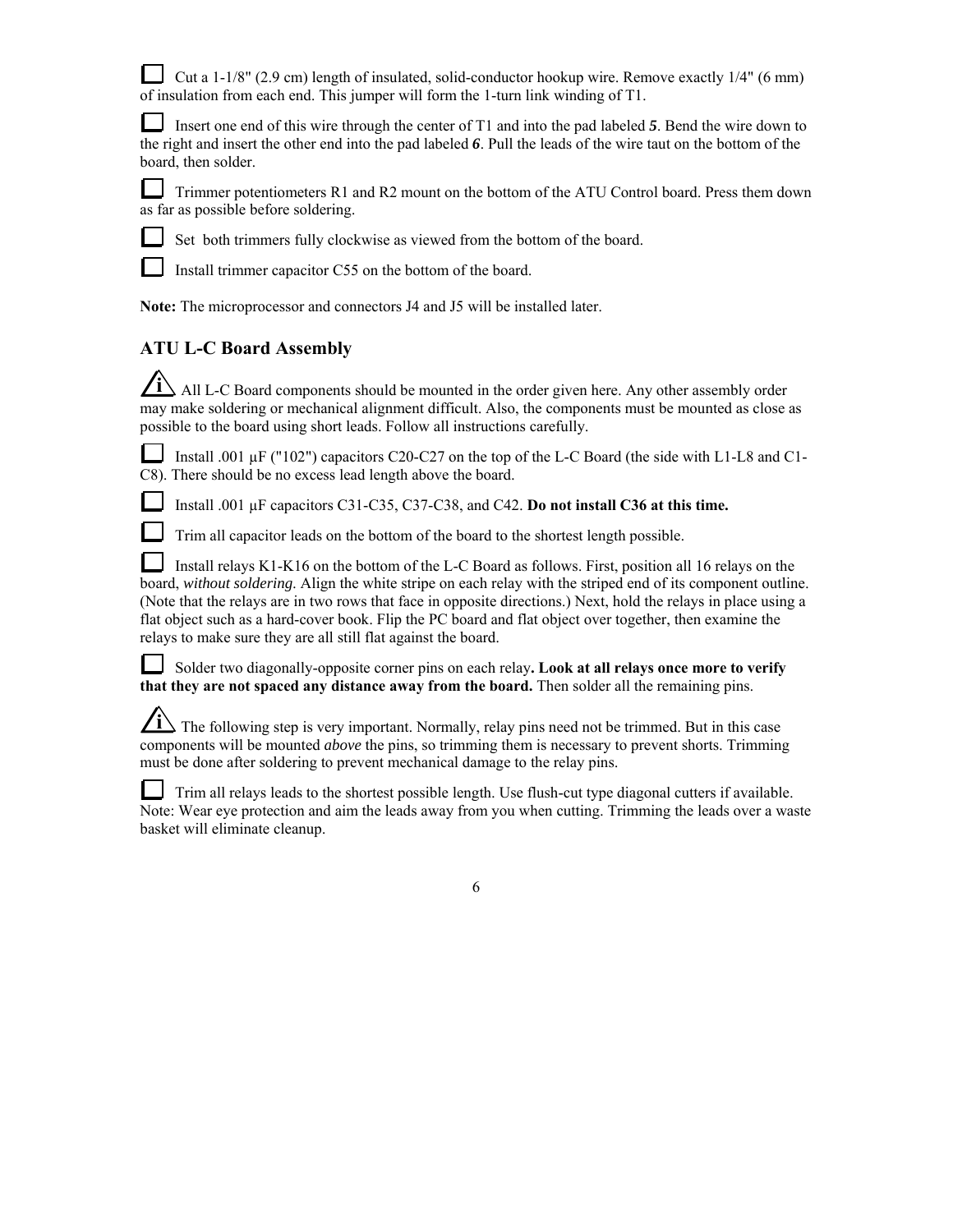**Refer to the drawing below during the following steps.** This left end view shows how the L-C and Control boards will appear when connected together. Relays K1 and K2 can be seen on the bottom of the L-C board, along with 16-pin male connector P4. On the control board, J2 (BNC), R5, and R6 are visible, as well as 16-pin female connector J4. The 13/16" standoffs are omitted for clarity.



Control

 Locate the two 16-pin male connectors, P4 and P5. These connectors must be installed on the bottom of the L-C board, between the two rows of relays (see above). Do not solder all pins of P4 and P5 at this time. Instead, position the connectors, then solder only pins 1 and 16 on each connector. Make sure the connectors are perpendicular to the board.

Install the two 16-pin female connectors, J4 and J5, on the top of the Control board as shown above. Solder only pins 1 and 16 of each connector. Make sure the connectors are perpendicular to the board.

 Plug the L-C board into the Control board as shown, mating P4 with J4 and P5 with J5. Be very careful to avoid bending any pins on P4 and P5. Once the boards are properly mated, secure the L–C board to the Control board standoffs temporarily using two 4-40 screws.

 Press the two boards tightly together at both ends and in the middle. Once the 16-pin connectors appear to be perpendicular to the boards and seated completely flat, solder all pins of P4, P5, J4, and J5.

 Remove the screws holding the L-C board to the two standoffs. Then unplug the L-C board from the Control board using the following method: Using a small screwdriver or Allen wrench, pry P4 upwards a small amount, then pry P5 upwards a small amount, repeating this until the L-C board can be easily unplugged. **Do not pull the boards apart directly, as this may bend pins on P4 and P5.**

**Some pins on the bottom of the Control board must be trimmed to prevent shorting to the K160RX option module.** Trim the pins of the following components: E1, J5, C45, C46, C47, and J1 (signal pins only, not the large ground posts).

Carefully examine the entire ATU Control board for solder splashes or unsoldered pins (both sides).

Install C36 on the L-C board (.001 µF, "102").

| i |  |
|---|--|
|   |  |
|   |  |
|   |  |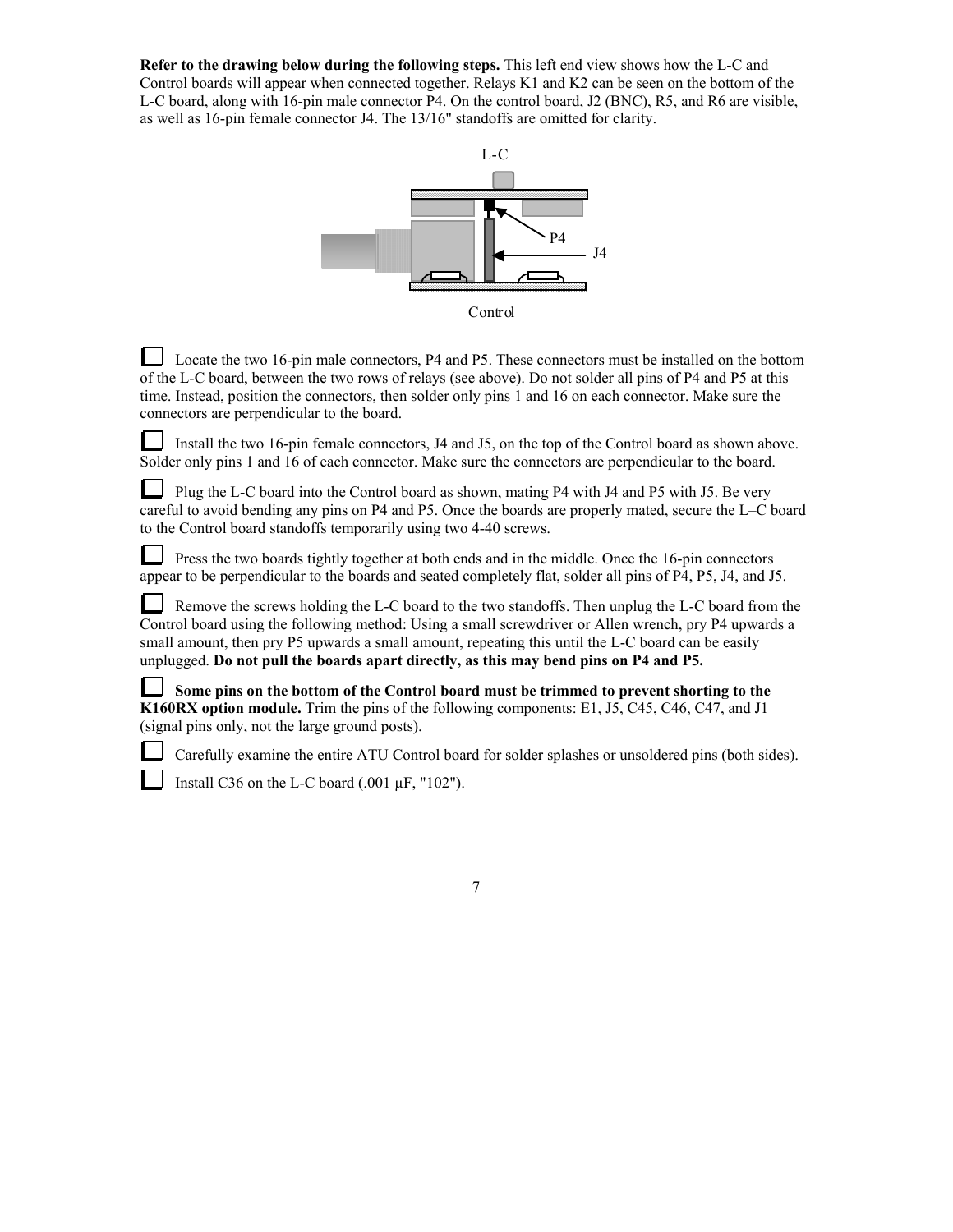**Refer to the drawing below during the following steps**. The top view shows the approximate location of the windings and pads for each inductor. The side view shows how capacitors C1-C8 and inductors L1-L8 must be mounted, including round rubber insulators for L3-L8.



 Install C4 (82 pF) as shown above. Trim the leads to about 1/8" (3 mm) long, and bend them down at right angles to the capacitor body. (Adjust the lead spacing to match the pads.) Insert the leads into the C4 pads just far enough to hold the capacitor in place. Do not insert the leads all the way through the board. They could puncture the relay on the opposite side **during soldering, causing a short.**

⊔ Solder C4. Adjust the body of the capacitor so that it is parallel to the board and not overlapping the location for C2 or L6. Also make sure it doesn't touch any relay pins or pads.

Install C3 (39 pF) in the same manner as C4.

 Install C1 (10 pF) and C2 (22 pF) as shown in the drawing, with the bodies of the capacitors tilted over C3 and C4, respectively, at about a 45-degree angle.

Install C5 (150 pF), C6 (300), C7 (620) and C8 (1200). The bodies of these capacitors should be parallel to the board and not interfering with adjacent components.

 $\angle$ **i** In the following steps, L1 through L8 will be wound and installed. *There is no need to adjust the windings to precisely match the inductances shown on the schematic.* The inductances need only be approximate, since for any given antenna match only a subset of the inductors will be used.

 Cut a 2-1/8" (5.5 cm) length of insulated hookup wire. Remove 1/8" (3 mm) of insulation from each end. Wind this wire onto a red toroid core as shown in the top view of the L-C board (2 turns).

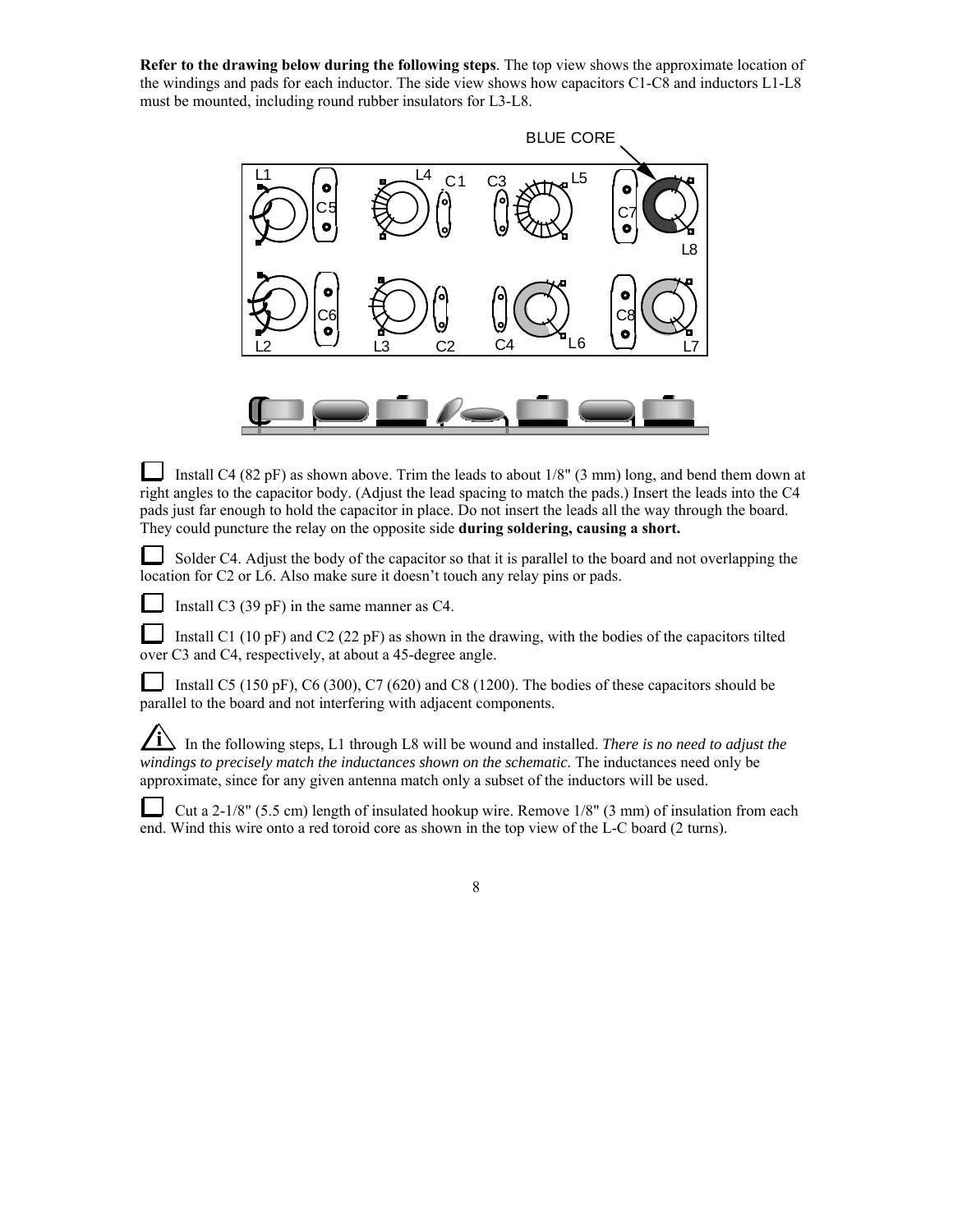**Position L1** and its winding so that you can insert the leads into the indicated square pads. Before soldering, make sure that the insulated wire is positioned away from relay leads. Note: The toroid core may remain somewhat loose within the winding after installation. This will not affect performance.

 Cut a 2-7/8" (7.5 cm) length of hookup wire. Remove 1/8" (3 mm) of insulation from each end. Wind this wire onto L2 (3 turns). Install L2 in the same manner as L1.

Wind L3 through L8 using **red** enamel wire and the number of turns listed below. Position the turns as shown in the top view of the L-C Board. **Note that L8 uses a blue core, while all others use red cores.**

| L3 $(5 \text{ turns}, 5" [12 \text{ cm}])$   | L4 (7 turns, 6" [15 cm])                                |
|----------------------------------------------|---------------------------------------------------------|
| L5 $(15 \text{ turns}, 12" [30 \text{ cm}])$ | L6 (22 turns, $17"$ [42 cm])                            |
| L7 $(30 \text{ turns}, 23"$ [58 cm])         | L8 $(31 \text{ turns}, 24" [61 \text{ cm}], BLUE core)$ |

Trim the leads of all toroids to about  $1/2$ " (12 mm). Completely remove the insulation to within about 1/8" (3 mm) of the core, using the same method used for T1. Tin the leads. If solder does not adhere well to the leads, you may not have removed all of the insulation.

 Install L3 as shown in the drawing. (Note: To avoid damage to the rubber insulators, they will be not be installed until the next step.) Trim the leads so that when they are inserted into their holes, L3 sits approximately 1/16" (2 mm) above the relay pads beneath.

Fold L3 up and place a rubber insulator underneath it. The insulator has a stem in the center that goes through the core to hold it in place. Fold the toroid and insulator back down flat on the board. Inspect the windings to make sure they don't touch any adjacent relay pads.

Install L4-L8 in the same manner as L3.

Examine the L-C board for solder splashes or unsoldered pins (both sides).

Locate the two 13/16" long (20.5 mm) standoffs. Install one standoff at each end of L-C board using a 4-40 x 1/4" screw and one split lock washer between the standoff and the pc board. Refer to the end view below.

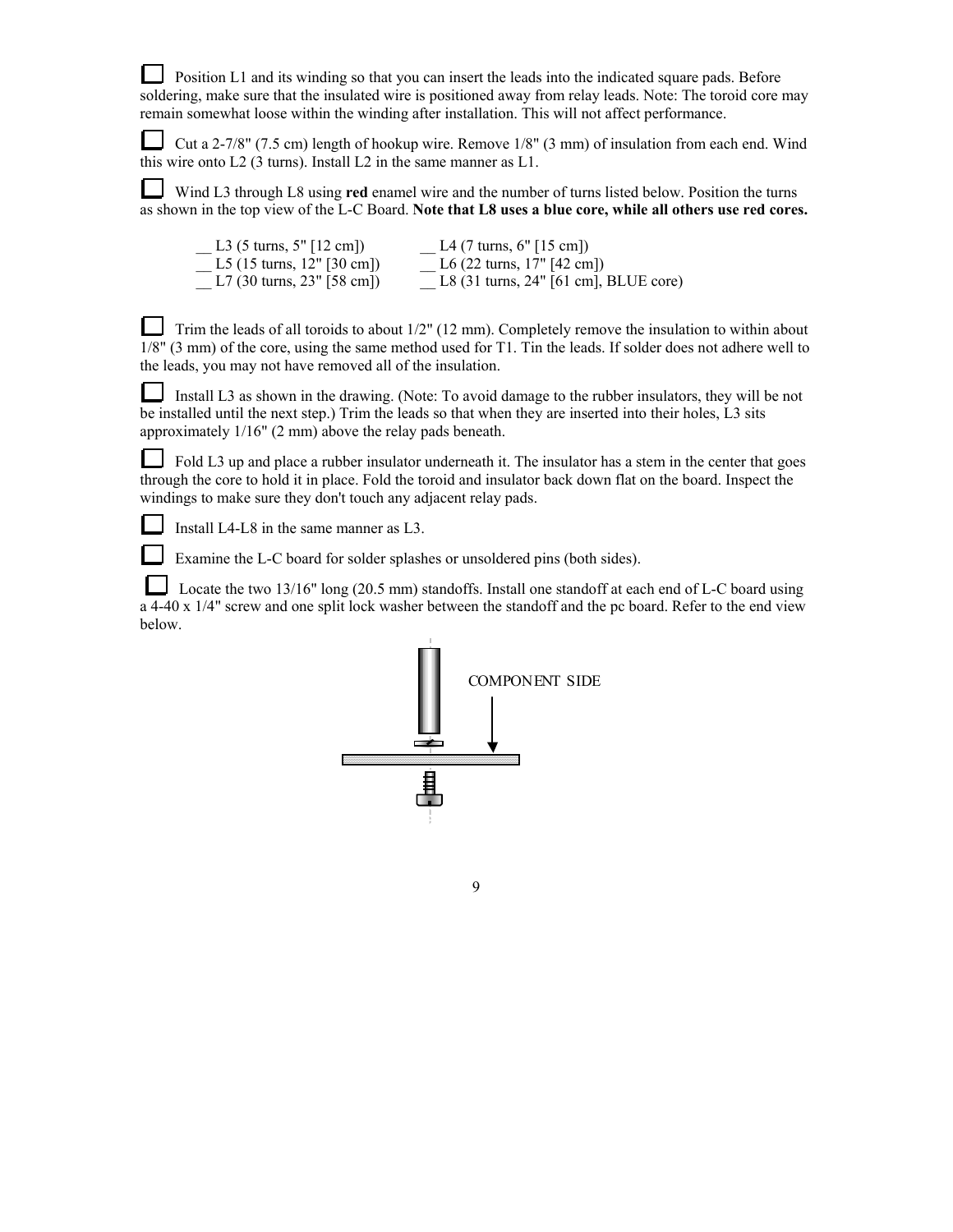# **Cable Assemblies**

The drawing below shows the two cable assemblies that connect the ATU to the K2. A four-conductor shielded cable is used for control signals (J3 to J8), and an RG-174 coax cable is used for RF (J7). J8 will be connected to the K2's Control board. J7 will be connected to the RF board, near the low-pass filters.

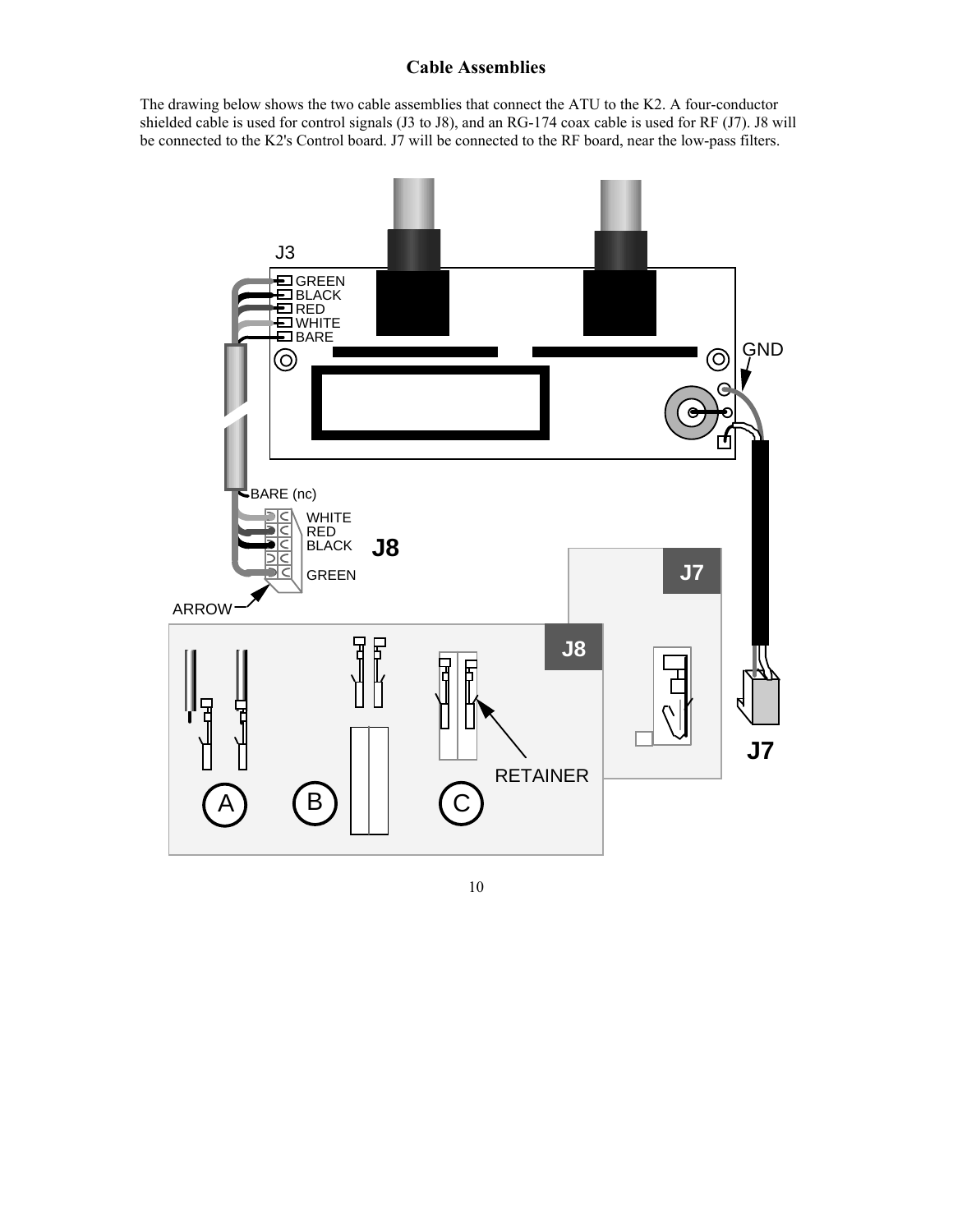| Cut one 15" (38 cm) length of the 4-conductor cable. Remove $3/4$ " (2 cm) of the gray jacket from |
|----------------------------------------------------------------------------------------------------|
| each end of the cable using a razor blade. Be very careful not to nick the conductors.             |

 Carefully cut away the exposed portion of the foil shield. Once the wires are visible, examine them for nicks. If any of the wires are nicked, cut all of the wires off and repeat the previous step.

Grip one of the insulated wires near the end using long-nose pliers, then strip off about 1/8" (3 mm) of the insulation using a wire-stripping tool. (If you don't have a wire-stripping tool, gently roll the wire across a razor blade to cut the insulation to the indicated length.) Similarly, strip the remaining insulated wires at both ends of the cable. Tin the ends of each wire.

 Solder the five wires at one end of the cable to the ATU Control board pads indicated in the illustration on the previous page. Make sure the bare wire's strands are tightly twisted together before soldering. Note: The wires are not shown at their actual lengths in the drawing.

At the other end of the cable, cut the bare wire off.

ப Two sizes of crimp pins are supplied with the kit. The smaller pins are used at J8. (12 are supplied, two of which are spares.) Attach crimp pins to each of the four insulated wires as shown in **Detail A**. The insulated part of the wire can be held in place by squeezing together the tabs at the end. A second pair of tabs is provided to hold the wire itself in place. Solder the wire to these tabs, using only the amount of solder needed to make a clean connection. Excess solder may prevent insertion of the pin into the housing.

 Locate the 10-pin housing for J8, and study the J8 detail drawings before attempting to assemble the connector. **Detail B** shows the proper orientation of the crimp pins as they are inserted into the housing. **Detail C** shows the retainer tabs on the crimp pins. When a crimp pin is correctly inserted, its retainer will be visible through a hole in the side of the housing. The two rows of crimp pins face opposite directions.

L You'll find an arrow on the housing near one of the small holes. Insert the green wire's crimp pin into the associated *large* hole at the other end of the housing. Refer again to Details B and C.

Insert the remaining wires (with crimp pins) into the locations indicated. To provide good retention of the connector when plugged in, you should also install crimp pins into each unused location of J8 as shown.

Check continuity of all connections between J8 (10-pin housing) and J3 (KAT2 control board end).

 Cut the RG-174 coaxial cable in half to obtain two approx. 6" (15 cm) lengths. (Save one as a spare.) Remove 3/4" (2 cm) of insulation from each end of the coax, taking care not to nick the braid. Separate the strands of the braid, then twist about 2/3 of the strands together tightly. Trim off the remaining strands.

Remove about 1/8" (3 mm) of insulation from the center conductor at each end. Tin the wires.

 Solder the braid and center conductor at one end of the coax cable to the pads labeled RF and GND. These pads can be found at the right end of the ATU Control board as shown in the illustration.

 Referring to the detail drawing of J7, attach and solder large crimp pins to the braid and center conductor at the other end of the coax. (Use the same technique used for J8.)

 Insert the two crimp pins into the 2-pin housing (J7) as shown in the drawing. Once each crimp pin is snapped into place, its retainer tab must be visible in a small hole in the connector.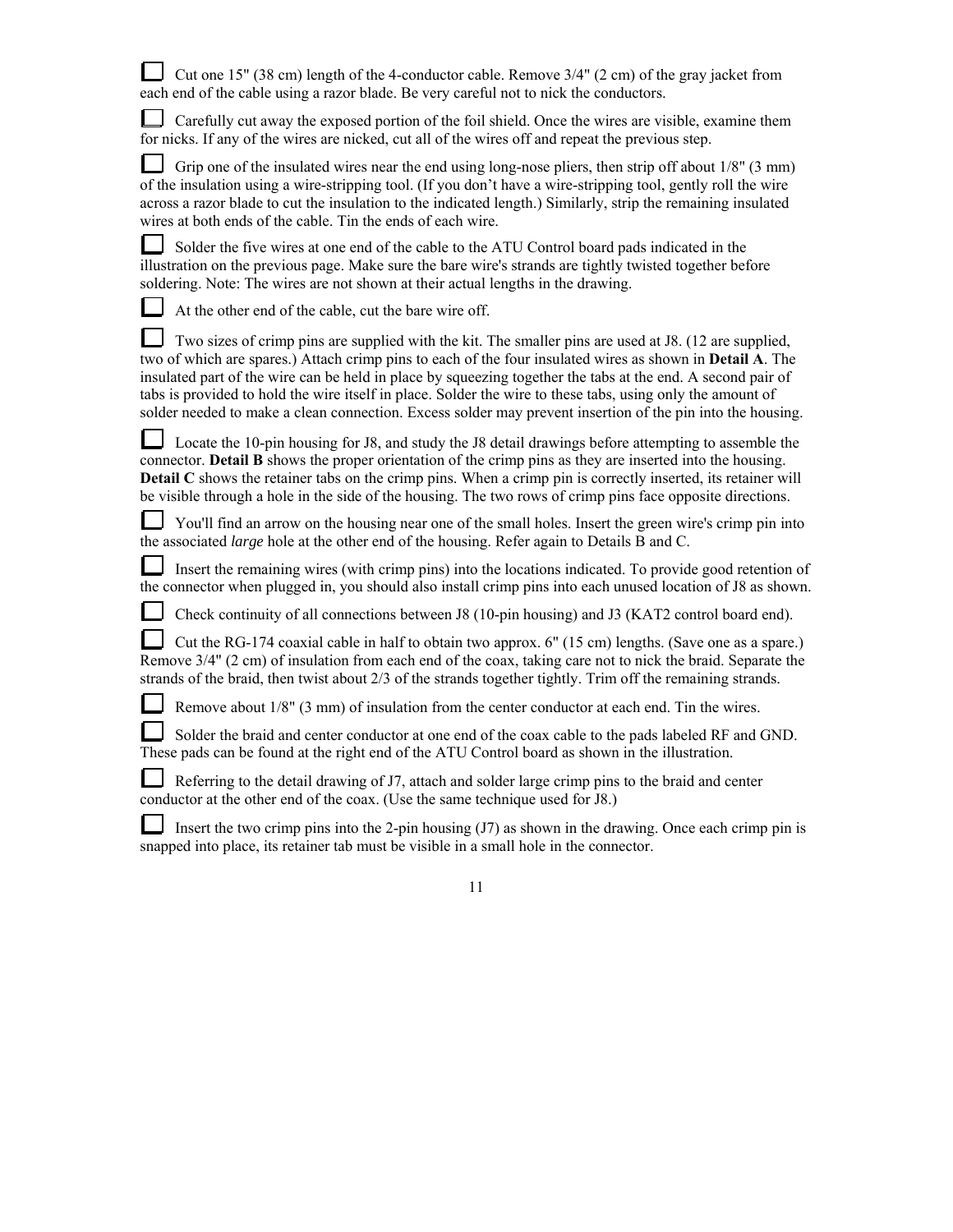The K2's AUX RF connector  $(RF-P6)$  is the same type used for the internal battery connector  $(RF-P6)$ P3). **To avoid damage to the ATU or to the K2, add some type of unique marking to RF-P6 and to its mating ATU connector (J7). Use model paint, nail polish, or some other permanent medium.**

*i* Before handling the microprocessor in the following step, touch an unpainted, grounded surface or put on a grounded wrist-strap.

Install U1, the PIC16C77 microprocessor, into its socket on the ATU Control board. The notched or dimpled end of U1 goes to the left (towards R6). Make sure all pins are fully mated and that none are bent.

Plug the L-C board into the Control board as you did earlier, mating P4 with J4 and P5 with J5. Be very careful to avoid bending any pins on P4 and P5. Press the two boards together along their full length.

 Secure the Control board to the L-C board standoffs using two 4-40 screws and two #4 split lock washers**. These lock washers go between the screw heads and the PC board, not between the PC board and standoffs as on the L-Cboard.**

Turn the K2 ON and use the **DISPLAY** button to check the receive-mode current drain (for example, "i0.20", which shows the K2 drawing 200 mA or 0.2 amps). Write this number down. Then turn the K2 off and disconnect the power supply and/or battery.

Remove the six screws identified below from the K2 top cover. **Note: screws #3 and 4 must be removed from the side panels, leaving two 2-D fasteners attached to the top cover.** This is very important since leaving these 2-D fasteners on the side panels would interfere with routing of the ATU cables in later steps. If you remove the top cover in the future, always remove only the screws shown.



Remove the top cover by lifting it from the back end. Disconnect the speaker and battery cables.

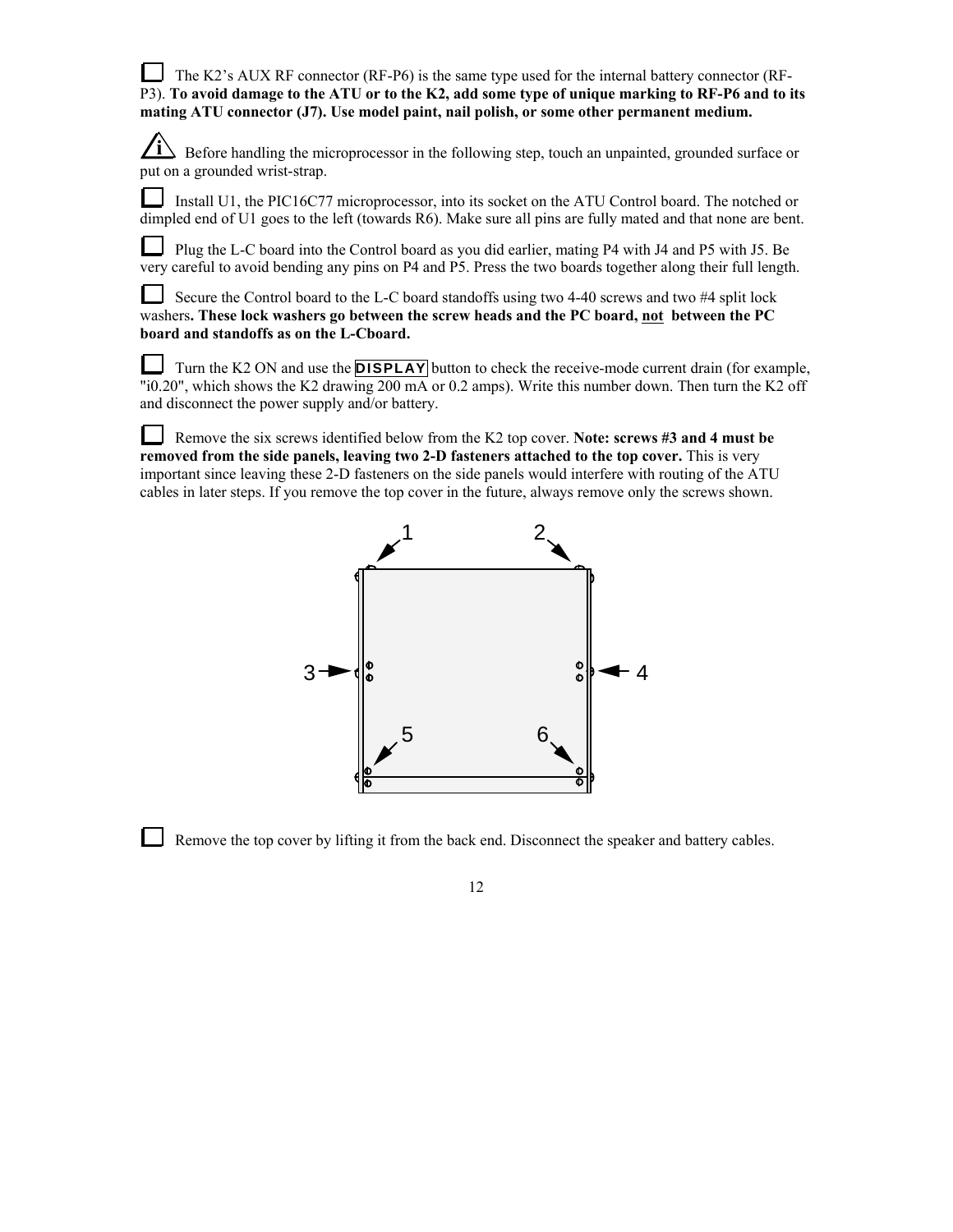**i Check the orientation of J8 carefully as described below before turning on power. Some components could be damaged if power is applied with J8 plugged in incorrectly. If you have the KIO2 serial interface option installed, J8 must be connected to P1 on the KIO2's "AUX2" junction board rather than directly into the K2 Control board (see KIO2 manual).**

 Connect J8 (from the ATU Control board) to P4 (on the K2 Control board). The green wire (indicated by the arrow on J8) corresponds to pin 2 of P4, and that end of J8 should be closest to the top edge of the K2 Control board. Make sure that J8 is mated with all 10 pins of P4.

Mark the arrow end of J8 using model paint, nail polish, or an adhesive label with "UP" written on it.

# **Preliminary Tests**

| $\angle$ i bo not transmit during these tests. Keep the ATU RF connector (J7) disconnected.          |  |
|------------------------------------------------------------------------------------------------------|--|
| If you have the KIO2 serial interface option installed, you should disconnect it from the K2 control |  |
| board until KAT2 testing is complete. The KAT2 and KIO2 can then both be connected to the            |  |
| control board using the small junction board supplied with the KIO2.                                 |  |

 Connect a power supply or battery to the K2 and turn on power. If you see or smell smoke, turn power OFF immediately. Check all connections and refer to the Troubleshooting section if necessary.

**Tap DISPLAY** to check the receive-mode current drain. The reading should be the same as you saw earlier without the ATU module connected, or at most 20 mA higher. (Since current drain resolution is only 20 mA, it could appear to be 20 mA higher even though the actual increase is just a few milliamps.) An increase of more than this could indicate a short on the ATU Control board.

 Tap **MENU** and scroll through the entries until you find **ATU**. If the ATU Control board is functioning, you'll see a parameter on the right end of the LCD. Hold **EDIT** to modify the parameter. If you see two dashes (**--**) instead of the **ATU** parameter, refer to Troubleshooting.

 Using the VFO knob, scroll through the **ATU** menu parameters. You may hear relays turning on and off as you select various entries. You should see **CALn**, **CALP**, **CALS**, **AUTO**, **ALT**, **POUT**, etc. Each menu entry will be explained in the **Using the ATU** section.

 Set the **ATU** parameter to **L0**. You should hear a relay switch when you move from **L0** to **L1**, then to **L2**, etc., up through **L8**. The same should be true for **C0** through **C8**, as well as **N1** and **N2**. If you don't hear any relays switching, see Troubleshooting.

Set the **ATU** parameter to **AUTO** and exit the menu.

 Turn power off and back on. Use the menu to verify that the **ATU** parameter is still set to **AUTO**. If not, U2 on the ATU (the EEPROM) may be installed backwards or have an unsoldered or shorted pin.

Tap the **ANT 1/2** button, which is below the **DISPLAY** button. You should hear a relay switching, and when antenna 2 is selected the ANT 2 annunciator will turn on. Leave the antenna set to ANT 1.

Turn off the K2 and disconnect the power supply.

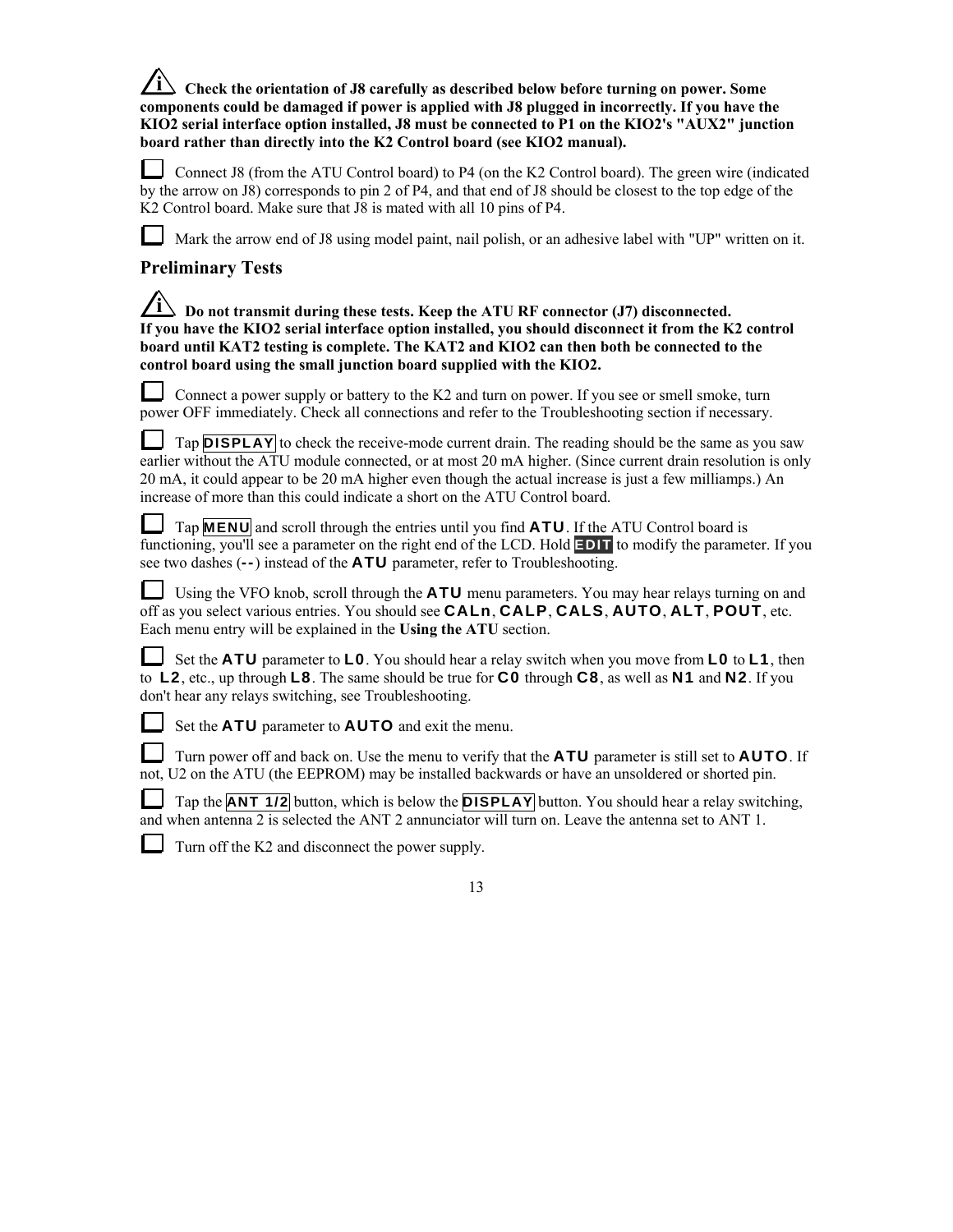$\Box$ Disconnect the ATU control cable (J8) from the K2 Control board.

# **ATU Module Installation**

The ATU is installed in the top cover as shown below. Refer to this drawing during the following steps.

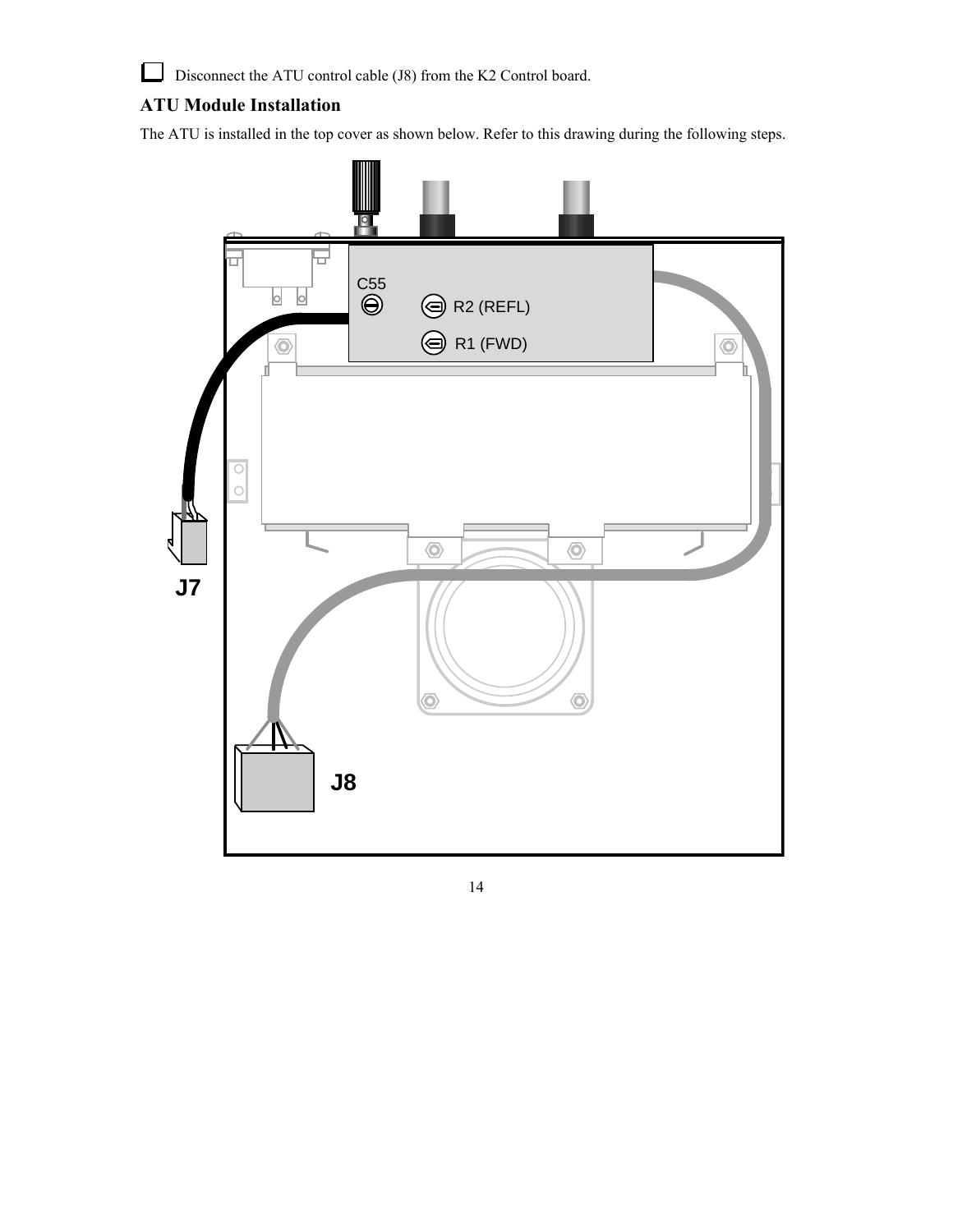If you have the 160-meter module installed (K160RX), remove its retaining screw and unplug the module. Do not remove the RX Antenna connector or detach the 160-meter module from the heat sink.

Remove the K2's heat sink (6 screws, two 4-40 nuts, and the nuts on the antenna and key jacks), being careful to save all of the hardware, including the PA transistor thermal insulators. The insulators may remain attached to the heat sink, or they may fall off when the heat sink is removed.

 Install and solder the 2-pin male connector at P6 on the K2 RF board, as shown by its outline on the right-hand edge. (P6 is labeled **AUX RF**. Do not confuse P6 with P3, which is labeled **AUX 12V**.) P6 must be oriented so that its plastic polarizing tab is towards the front panel of the K2.

 Carefully examine all hardware associated with the PA transistors, Q7 and Q8, on the bottom of the RF board. If any of the plastic hardware or the thermal insulators appears to be melted or damaged, you should order the **K2 PA Hardware Kit** from Elecraft. **Note: Do not bend the PA transistors upwards any farther than necessary, as this may weaken their leads.**

 Re-install the heat sink using the method described in the K2 Owner's Manual. **Do not over-tighten any of the hardware.**

 Using a DMM on its lowest resistance scale, measure resistance from the collector of each PA transistor (Q7, Q8) to ground. If you see a reading of less than 100  $\Omega$ , the heat sink may be shorted to one of the transistor tabs. Remove the heat sink and correct the short before proceeding.

Re-install and secure the 160-meter module if applicable.

⊔ Cover the K2's main antenna jack (J4) with the black plastic BNC connector cap. This cap serves as a reminder that the main antenna jack should not be used once the ATU is installed. Only the ATU's two antenna jacks should be used.

 If you have the K2 internal battery installed, you must remove the battery bracket temporarily in order to install the ATU. (There is no need to remove the battery switch.) Before removing the battery bracket, disconnect the  $(+)$  terminal lug and cover the terminal with tape.

 Locate the ATU's ground binding post. The 6-32 threaded part of the binding post must fit easily through the hole labeled **GND** on the K2 top cover. Some K2s may have the wrong size hole at this location. If the shaft of the binding post does not fit, carefully enlarge the hole using a small flat-blade screwdriver, file, or other small tool. (The binding post will be installed in a later step.)

Install the ATU module in the top cover in the location shown (previous page). The bottom of the ATU Control board should be visible. Push the ATU module down into the top cover as far as it will go. This will prevent any possibility of the module touching components on the 160-meter module.

Secure the ATU module to the top cover using the large lock washers and nuts supplied with the BNC connectors. **The threads on the connectors are plastic and can be easily stripped. Tighten them handtight first, then turn them a small additional amount only (about 1/8 turn).**

If applicable, re-install the internal battery, along with its cushioning material, bracket, and hardware. (Lost hardware may be found sticking to the speaker magnet.)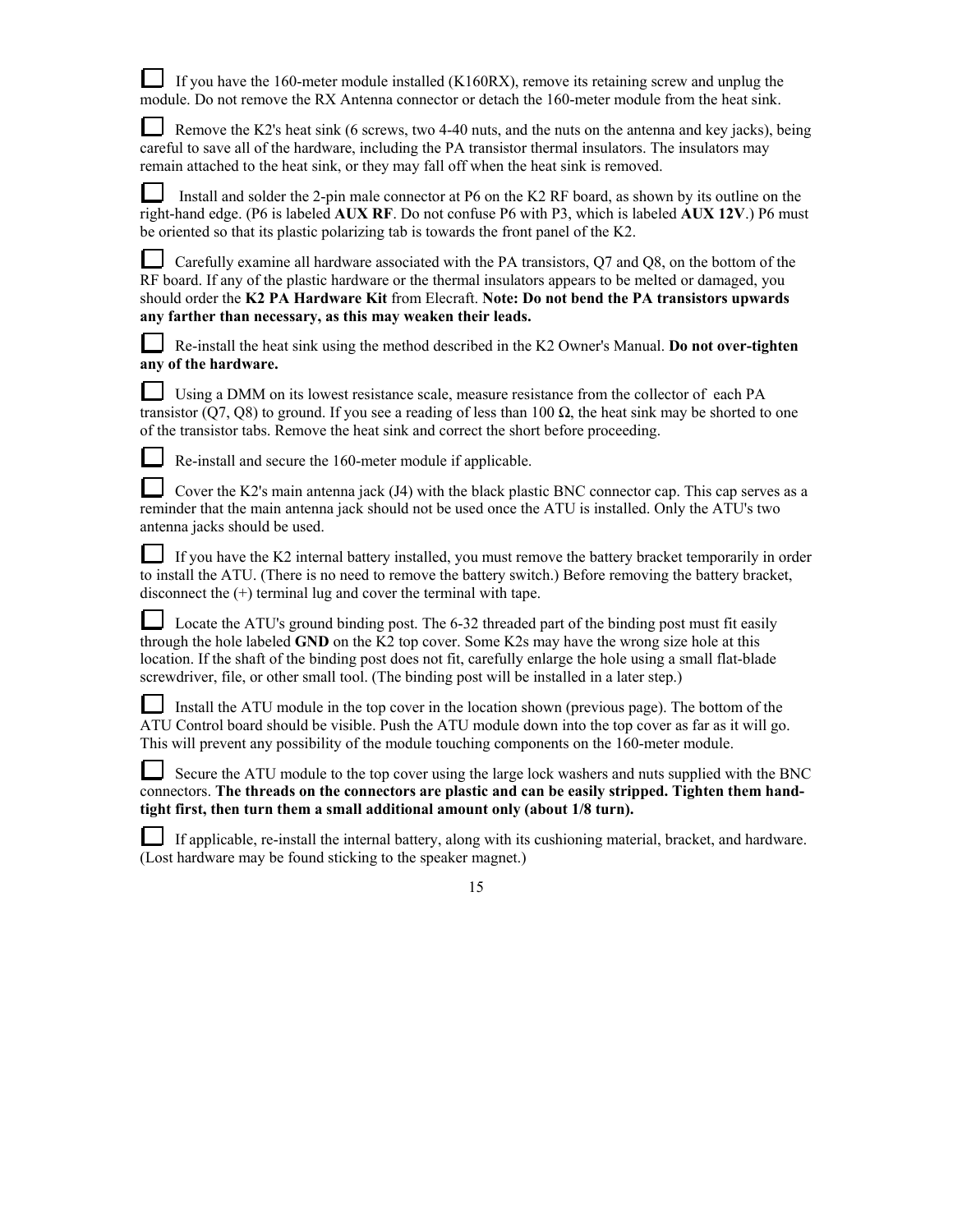Route the ATU control cable approximately as shown in the drawing. If you will not be installing the battery option at this time, leave a loop of the cable in the indicated position. Secure the ATU control cable to the speaker and/or battery wiring using at least three of the supplied nylon cable ties.

 Thread the binding post into the ground connector, E1 on the ATU control board, through the top cover's **GND** hole. Tighten E1 using the large hex wrench supplied with the K2 as a lever. Insert either end of the hex wrench into the wire-hole in the binding post, and tighten it until the serrated edge of the binding post digs into the paint. Use an ohmmeter to verify that the binding post shows a very low resistance ( $\leq 1 \Omega$ ) to the top cover. If the resistance is high, carefully scrape some of the paint away by hand.

*i* **Check the orientation of J7 and J8 carefully as described below before turning on power.** 

 Connect the ATU RF cable (J7) to the K2 RF board at P6 (**AUX RF**). The notch in J7's connector housing must grip the locking tab of P6. Both the locking tab and notch should face the K2 front panel**. Make sure you have not plugged J7 into the internal battery connector on the RF board (P3), and that the shield wire in J7 is closest to the side of the K2 when J7 is plugged into P6 on the K2 RF Board."**

 Connect the ATU's control cable (J8) to P4 on the K2 Control board (**AUX I/O**). The green wire (indicated by the arrow on J8) corresponds to pin 2 of P4, and that end of J8 should be closest to the top edge of the K2 Control board. **Make sure that J8 is mated with all 10 pins of P4.**

Examine both ends of the ATU's control and RF cables for shorted or loose wires.

# **Bridge Null Adjustment (C55)**

 $\mathsf{L}$ Connect a 50-Ω dummy load rated at 5 watts or higher to the ATU's **Ant. 1** jack.

Connect a power supply to the K2 and turn on power. (Do not install the top cover at this time.)

Select the 40 meter band (7000-7300 kHz). Set the K2's POWER control for about 5 watts.

If the ANT 2 annunciator is ON, tap the **ANT 1/2** button to turn it OFF. This will select antenna 1.

Using the menu, change the ATU mode to **CALn** (Null). **Exit the menu** before proceeding.

Turn the FWD and REFL potentiometers on the ATU module fully clockwise (R1 and R2). Set C55 so that its adjustment slot is parallel to the K2's rear panel.

**Note:** When **TUNE** is activated in the following step, the display will show *reflected voltage* in millivolts (e.g., **075 ATU**). If C55 is not yet close to the proper position, you'll see **HI** instead of a number. You should be able to get a reading of **010** or lower when C55 is properly adjusted.

 Locate a small insulated-handle screwdriver, and prepare to adjust C55 on the ATU module. Hold in the **TUNE** button and release it when you see the display change. Adjust C55 for an indication as close as possible to **000**. Tap or hold **TUNE** again to cancel the **CALn** display and return to receive mode.

 You should find a **000** indication (approx.) over a small range of C55's rotation. Position C55 at approximately the middle of this range, repeating the previous step as needed. (Note: Due to stray capacitance on the L-C board, you may not see a **000** indication if you try to use **CALn** on higher bands.)

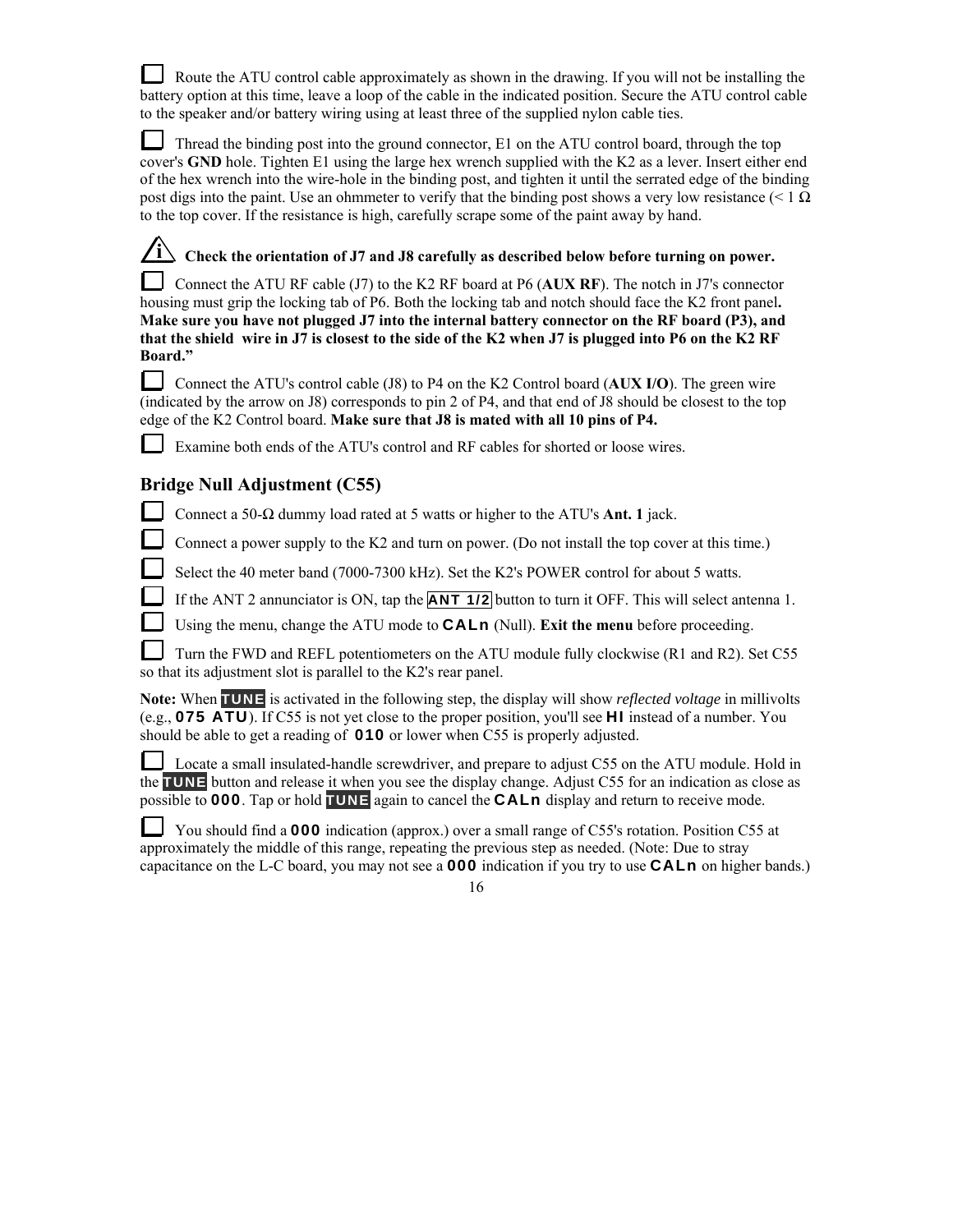Set up your DMM to read DC volts (20 or 30 volt scale).

 On the bottom of the KAT2 control board, locate a pad labeled "B". Just to the left of this pad you'll see the round pad for pin 1 of U4 (LM358). (You'll know you have the right round pad if it's part of a group of 8 pads, 7 of which are square.) Touch your DMM's (+) probe to this pad. Connect your DMM's (-) probe to any ground point on the K2.

In receive mode, the voltage at this test point must be 0 volts. If not, trace backwards through the circuit to find where the voltage is coming from.

L Go into TUNE mode briefly. At 5 watts, the voltage should be between 3 and 4 volts. If it is much lower or higher than this, you probably have a wiring error in the SWR bridge. Remove the KAT2 control board from the L-C board and check the wiring of T1. Make sure T1's leads are properly stripped.

 Once you have the correct voltage indicated at U4 pin 1 in TUNE mode, install the 47-ohm resistor at R6 (yellow-violet black). The two pads for R6 can be found looking at the bottom of the KAT2 control board. First, locate a pad at one end of the board labeled "6V". The pads for R6 are above and below the "6V" label. R6 can be installed on either side of the board (the component outline is located on the top, the side with the microprocessor, etc.).

# **Power Calibration (R1 and R2)**

 Connect a *known accurate* wattmeter between the ATU's Ant. 1 jack and a 50-Ω dummy load. Use short, low-loss coax cables. (An alternative to using an external wattmeter is to use an RF probe and DMM connected to the dummy load. The reading shown on the DMM's DC volts display can be converted to power using the formula  $P = V^* V/R$ , where  $R = 50$ . Example: 15.8 V on the DMM = about 5 watts.)

Select the 40 meter band (7000-7300 kHz). Set the K2's POWER control for 5.0 watts.

Tap the **ANT 1/2** button if necessary to make sure that the ANT 2 annunciator is OFF.

Using the menu, change the ATU mode to **CALP** (calibrate power). Exit the menu.

**Note:** The ATU's power display shows both forward (F) and reflected (r) power, e.g. **5.0F 0.0r**  (5.0 watts forward, 0.0 watts reflected). After calibration, accuracy will typically be +/- 0.5 watts.

 Locate a small flat-blade screwdriver and prepare to adjust R1 on the ATU module. Hold in the **TUNE** button and release it when you see power displayed. Adjust R1 for a power indication that matches the reading of the external wattmeter. Hold **TUNE** again to return to receive mode.

Repeat the previous step as needed until the ATU reads the same as the external wattmeter.

 Set R2 to exactly the same position as R1 (visually). This will provide adequate reflected-power reading accuracy. You can position R2 more accurately by measuring the resistance from the wiper (center terminal) to ground. Rotate R2 until its wiper-to-ground resistance closely matches that of R1.

 Using the menu, change the ATU mode to **CALS** (calibrate SWR). Exit the menu. Verify that the SWR is about 1:1 on each band using **TUNE**. Make sure that ANT 1 is selected on each band. Due to stray capacitance, the SWR may not be exactly 1.0:1 on the highest bands; this will not affect performance.

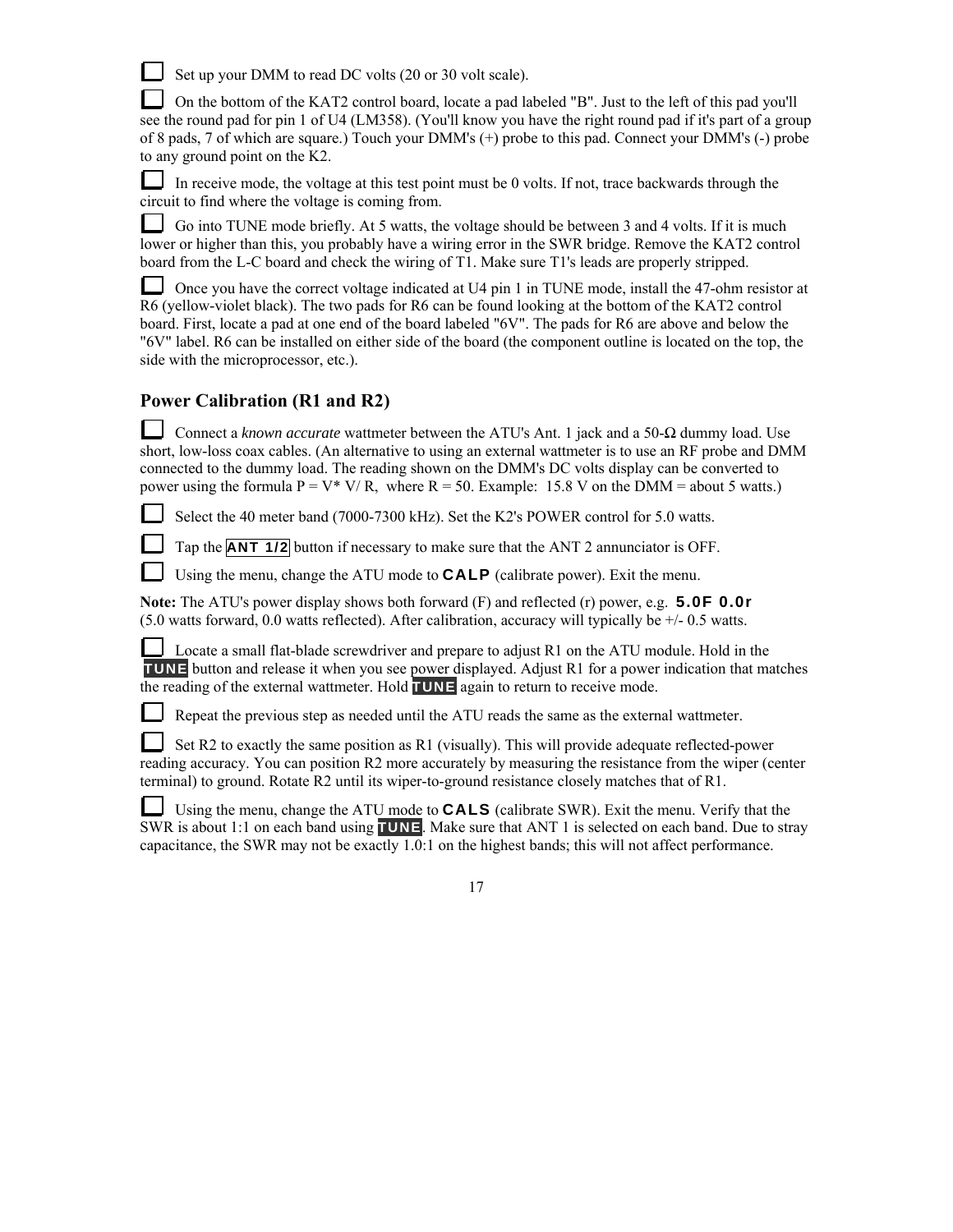# **Final Assembly**

Turn off the K2. If you have the 160-meter option installed: make sure it is pressed into its socket and is secured to its standoff. If the capacitors on the module stick up above the toroids, fold them down at an angle. Also, the ground lug on the receive antenna jack must be rotated down towards the K2's RF board.

 Re-install the top cover, being careful to route the ATU, battery, and speaker cables so that they do not come too close to the transmitter or synthesizer areas of the K2 RF board (back right and front left, respectively). Also, make sure the ATU RF cable is not pinched between panels at the back of the K2.

Secure the top cover with six screws.

# **Using The ATU**

**Caution: Never touch an exposed antenna wire when transmitting.** If you ever feel an RF burn or shock when touching the K2 chassis, key, or microphone, see **Antenna Considerations**.

### *Basic ATU Operation (AUTO Mode)*

To get started with the KAT2:

- Use the K2 menu to select **ATU AUTO** mode, then exit the menu.
- Connect one or two antennas to the ATU's antenna jacks.
- Tap the **ANT 1/2** button to select Antenna 1 or Antenna 2. The antenna switch works in all modes.
- Reduce power to 2-3 watts using the POWER control to maximize the life of the ATU relays (this may also be done automatically, as explained later)
- Hold **TUNE**. SWR will be displayed while the ATU matches the transmitter to the load (1-5 sec typ.).
- Watch the display for the final SWR reading. The ATU itself will terminate **TUNE** mode.
- Set power output back to the desired level.
- If you move significantly off frequency you may need to tune-up the antenna again.
- ATU settings are stored in EEPROM, then recalled instantly when you change bands or antennas.

### *Displaying Forward and Reflected Power (POUT Mode)*

The wattmeter in the ATU, once calibrated, is much more useful than the K2's standard RF detector. It will provide accurate readings even when the load is *not* 50 ohms. Since the ATU's wattmeter output is fed back to the K2, your POWER control settings will now be more accurate, too.

To use the wattmeter:

- Change the **ATU** mode from **AUTO** to **POUT**. The antenna tuner's L and C settings will not change. (If you have revision 1.05 or later of the K2 main microcontroller firmware, you can hold **DISPLAY** and **TUNE** together to force the ATU into **POUT** mode.)
- Hold **TUNE**; forward and reflected power will be displayed until you hold **TUNE** again to cancel.
- If the actual power output is lower than you set with the POWER control, you may have the POWER control set higher than the K2 is capable of on the present band. **Always set POWER to a level at or below the maximum that the K2 can achieve. Use lower power when running from a battery.**

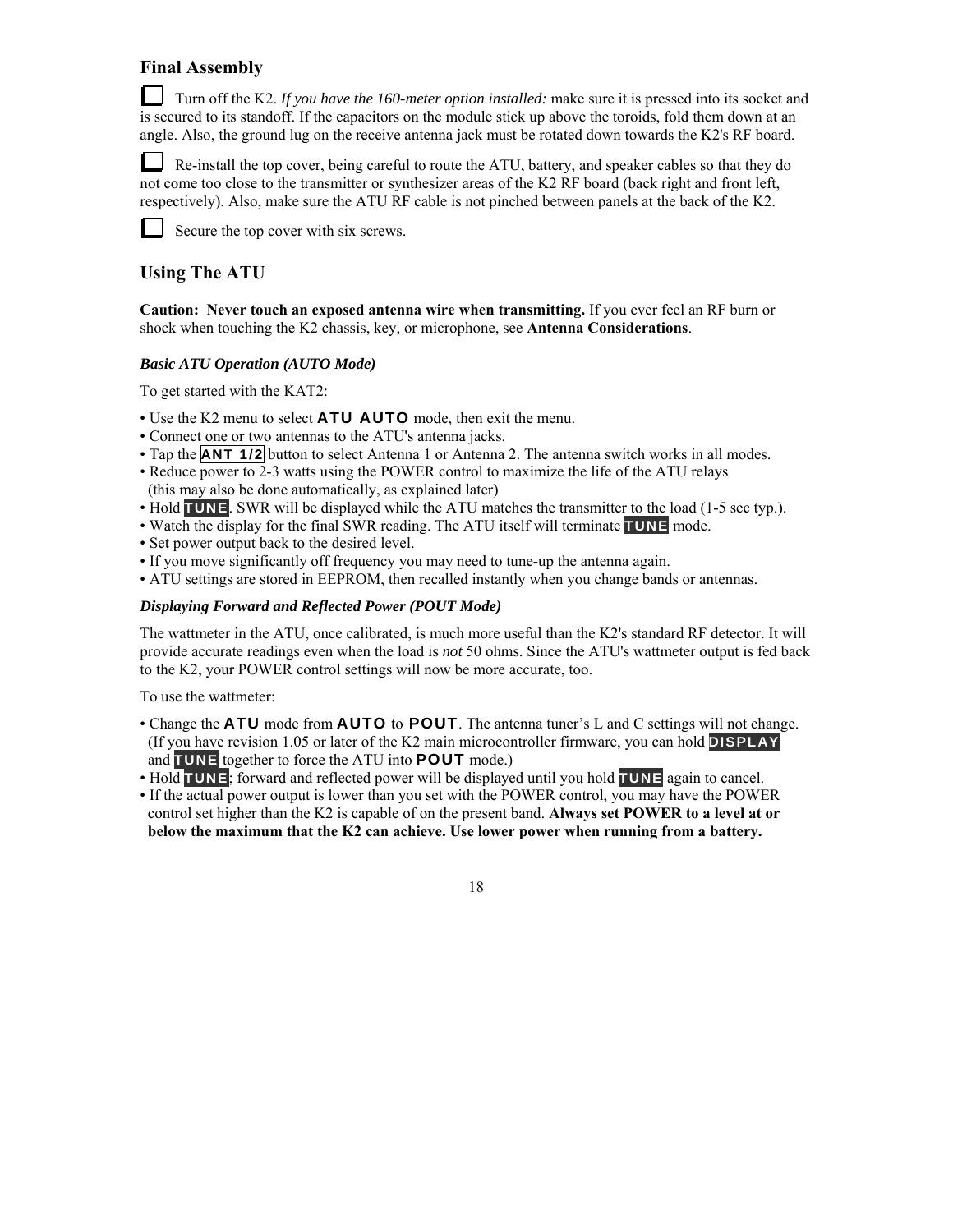### *Displaying SWR (x.x-1 Mode)*

To display SWR following any auto-tune:

- Use the menu to change the **ATU** mode from **AUTO** to **X.X-1** (the most recent SWR reading).
- Example: **1.5-1** is the same as 1.5:1. The antenna tuner's L and C settings will not change.
- Hold **TUNE**; the present SWR will be displayed until you hold **TUNE** again to cancel.

### *Bypassing the Matching Network (CALS and CALP Modes)*

You can use the ATU as an SWR bridge or wattmeter only, with the matching network disabled. You might want to do this if you're using an external antenna tuner or a resonant antenna.

To bypass the matching network, use **CALS** (for SWR display) or **CALP** (for power display). In both cases, the L and C in the matching network will be set to *approximately* zero. There is some stray L and C present that will slightly affect SWR readings on the higher bands.

As an alternative to **CALS** or **CALP**, you can tune up the ATU into a 50-ohm dummy load on each band using **AUTO** mode. This will cancel out most or all of the stray inductance and capacitance so that you can connect your external tuner or resonant antenna. After tuning up on all bands, put the ATU into **POUT** or SWR (**x.x-1**) mode (described earlier). The matching network settings will not change.

### *Important ATU Operating Tips*

- To maximize life of the ATU's relays and avoid **HI CUR** warnings, we recommend reducing power to 3 watts before using **TUNE** in AUTO mode (antenna tune-up). This is done for you automatically if you have K2 firmware revision 1.05 or later; see below.
- Two antennas can be compared very quickly using the **ANT 1/2** button once they're both tuned.
- If the tuner doesn't get the SWR quite to 1:1, you can try holding **TUNE** a second time.
- However, a 1:1 SWR is *not* necessary for good performance. See **Antenna Considerations**.
- If you switch between the various ATU modes frequently, you may wish to assign the **ATU** menu entry to **PF1** or **PF2** (see the K2 Owner's Manual for details).
- If you tap **DISPLAY** to show the voltage/current display, then hold **TUNE**, you'll see the transmit-mode battery voltage and current drain, not SWR or power output. The ATU settings will not change.
- You can still use the RX antenna switch on the 160-m option module, which is independent of the ATU.
- The ATU menu entry can be used to display the current values of L, C, network type, and other data. See **ATU Modes** for a full listing of all status displays.

### *If you have K2 Main Microcontroller firmware revision 1.05 (or later):*

- **TUNE** mode automatically reduces power to 3 watts if you had the POWER control set higher than this. After auto-tune, the power level is restored to your POWER control setting. During tune-up, the bargraph will show 3 bars as a reminder that power has been reduced.
- Holding **DISPLAY** and **TUNE** together forces the ATU to display forward/reflected power even if the tuner is in **AUTO** (or **ALT**) mode. This is useful when you want to simply check power output without doing an auto-tune.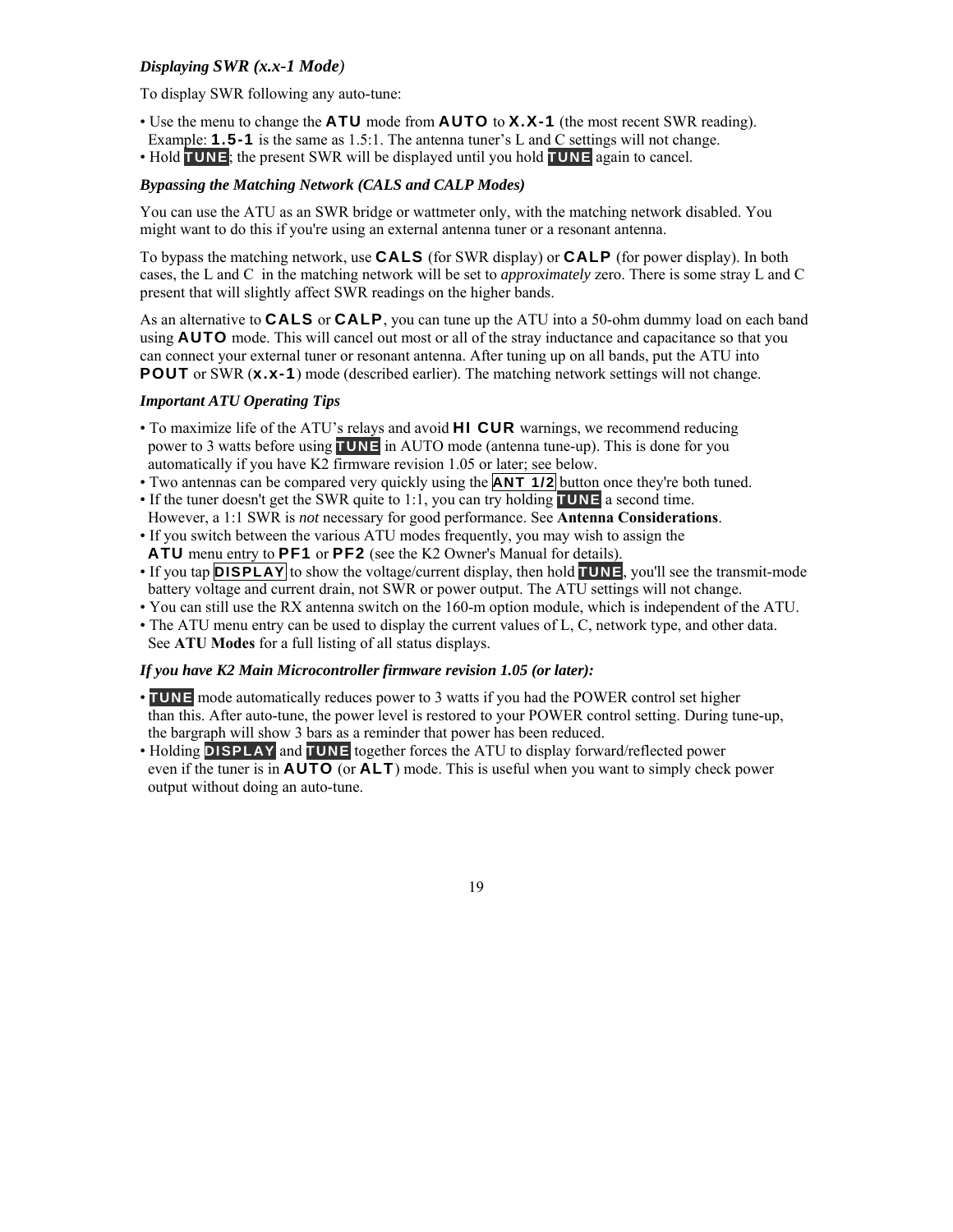# **Antenna Considerations**

An antenna tuner will not *improve* your antenna–it can only tune out the antenna's reactance. In general, use the longest, highest antenna you can put up, and keep the antenna away from power lines and buildings. The KAT2 will work with a wide variety of antennas, some of which are covered below.

A good ground system will provide efficient radiation, better antenna loading characteristics, less RF on the chassis, and safer operation. Use a minimum of two radials cut for each band, or at least one or two very long radials. House plumbing and electrical wiring will provide an adequate ground in some cases, but tuned radials are always preferred

### *Do I Need a 1:1 SWR?*

No. This is a common misconception. For example, if the SWR is 2:1, the loss in transmitted signal strength will be around 0.5 dB. Of course the KAT2 always tries to hit 1:1, and with most antennas it will find an SWR below 1.5:1 on most bands. But even if the SWR ends up at 3:1, the difference in on-air signals will often be undetectable. If the SWR is higher than 3:1 you may want to try **ALT** mode (see **Hard-to-match Antennas**).

### *Resonant and Multi-Band Antennas*

The KAT2 will tune up nearly any antenna cut for 40 or 80 meters on all bands. With multi-band antennas such as beams or verticals, the KAT2 will typically improve the match on each band used. It will also allow operation on additional bands. However, when you tune-up a beam on one of these "no extra charge" bands, it is likely to become a no-gain or low-gain antenna with an unpredictable radiation pattern.

One useful trick with coax-fed antennas is to short the center conductor and braid together and treat the coax as if it were a random wire. This will often allow beams and quads to be used down to 160 meters.

### *Random-Length Antennas*

Nearly any piece of wire over about 30 feet long and end-fed can be tuned up on 80-10 meters, and probably 160 meters as well. Results will vary depending on the actual length of the antenna and whether you have a useful ground system. Watch for RF problems, which are more likely with end-fed antennas, especially if they're exactly a half-wavelength long or any multiple thereof on a given band.

The KAT2 also works well with loops. An untuned loop of wire 30 feet long (or longer), formed into any shape, can be matched on most of the higher bands. Loops can be very narrow-banded if they're small in relation to frequency, so you may need to re-tune after relatively small frequency excursions. Use **ALT** mode if necessary (see **Hard-to-match Antennas**, below).

If possible, put up *two* wire antennas (especially for Field Day, etc.). You can then do quick comparison tests as often as necessary using **ANT 1/2**. With two orthogonal long-wires, differences of one to three Sunits may be observed on some signals.

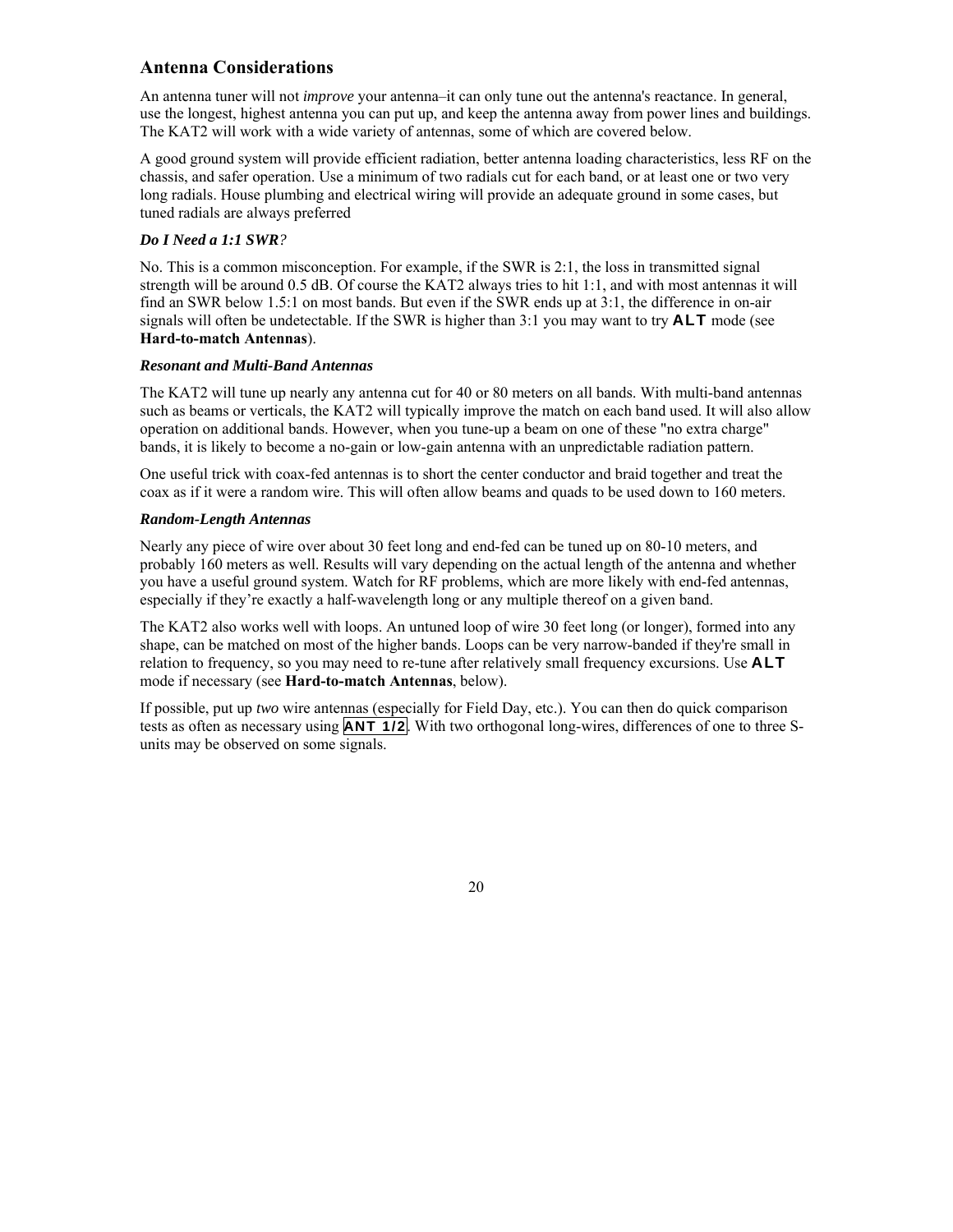### *Hard-to-match Antennas (ALT Mode)*

You may find that a particular antenna just can't be matched using **AUTO** mode. This is especially likely with electrically short antennas, such as mobile whips. In this case, try the **ALT** tuning mode. **ALT** can take longer because it tries more L/C combinations, but it may be the only choice in difficult cases. If you experience an RF burn or feedback problems, **ALT** tuning mode won't help. Instead, you may need a balun or RF isolation choke (see below). Also try increasing the length of the ground radials and/or antenna.

**Note: Avoid connecting a heavy whip antenna fitted with a BNC plug directly to the ATU.** The whip will stress the BNC connector, and could even damage the ATU's Control board. Instead, mount the whip on a metal plate, tripod, etc. Connect it to the ATU's antenna jack with hookup wire rather than coax if it's only a few feet away. A good ground will dramatically improve the performance of a short whip.

### *Using Baluns and RF Isolation Chokes*

A balun is a device that converts a balanced antenna or feedline to unbalanced (one side grounded) to work with your ATU. A balun can also perform an impedance transformation and/or help isolate the antenna from the tuner to reduce RF pickup. You may need a balun if: (1) you're using balanced feedline; (2) you're having trouble matching an antenna on one or more bands; (3) you notice RF feedback or get an RF burn. A low-loss, broad-band, 4:1 balun is a good choice, and may solve all three problems. A 9:1 balun is often used with 450 or 600- $\Omega$  open-wire line, but since the tuner can handle a wide range of impedances, 4:1 may work just as well. A 1:1 balun will also work in most cases. All baluns exhibit some loss, but the loss may be negligible if the balun is used properly.

# **ATU Modes**

The table below lists all ATU modes, and what is displayed when **TUNE** is pressed in each mode. **AUTO** mode is used most of the time, and occasionally **ALT** or **POUT**. (With K2 firmware rev. 1.05 or later, you can hold **DISPLAY** and **TUNE** together to force **POUT** mode.) The other modes are primarily used for calibration and troubleshooting. If you see **LO P** in any mode that displays SWR, power is too low to obtain a stable SWR reading. You should increase the POWER setting if this occurs.

When you switch between **CALS** mode and **AUTO** mode, you may hear a few relays switching, since in **CALS** mode (as well as **CALP** and **CALN**) the L and C relays are all reset (L and C are zero). You'll also hear relays switching if you select the **L0**-**L8**, **C0**-**C8**, **N1**, or **N2** modes (see **Troubleshooting**).

| Mode        | <b>Description</b>                      | <b>TUNE</b> | Mode           | <b>Description</b>                         | <b>TUNE</b> |
|-------------|-----------------------------------------|-------------|----------------|--------------------------------------------|-------------|
| CALn        | Used for C55 calibration; $L/C = 0$     | mVDC        | <b>NETx</b>    | $1 = Cin$ , $2 = Cout$ (present band/ant.) | <b>SWR</b>  |
| <b>CALP</b> | Used for calibration of R1; $L/C = 0$   | Power       | <b>Txxx</b>    | L-C-net combinations tried                 | <b>SWR</b>  |
| <b>CALS</b> | SWR bridge only; $L/C = 0$              | <b>SWR</b>  | Exxx           | $0-199$ = error (see Troubleshooting)      | <b>SWR</b>  |
| <b>AUTO</b> | Normal auto-tune mode                   | <b>SWR</b>  | <b>INIT</b>    | Turning power off/on resets all data       | <b>SWR</b>  |
| <b>ALT</b>  | Alternate auto-tune mode                | <b>SWR</b>  | Fx.xx          | KAT2 firmware revision, e.g. F1.00         | <b>SWR</b>  |
| <b>POUT</b> | Forward/Reverse power display           | Power       | $L0-L8$        | Individual inductor selection              | <b>SWR</b>  |
| $x.x-1$     | SWR from most recent tune-up            | <b>SWR</b>  | $CO-C8$        | Individual capacitor selection             | <b>SWR</b>  |
| Lxx.x       | Inductance, $\mu$ H (present band/ant.) | <b>SWR</b>  | N1             | Selects Cin network $(L/C = 0)$            | <b>SWR</b>  |
| Cx.xx       | Capacitance, nF (present band/ant.)     | <b>SWR</b>  | N <sub>2</sub> | Selects Cout network $(L/C = 0)$           | <b>SWR</b>  |

In **AUTO** and **ALT** modes the ATU terminates **TUNE** automatically.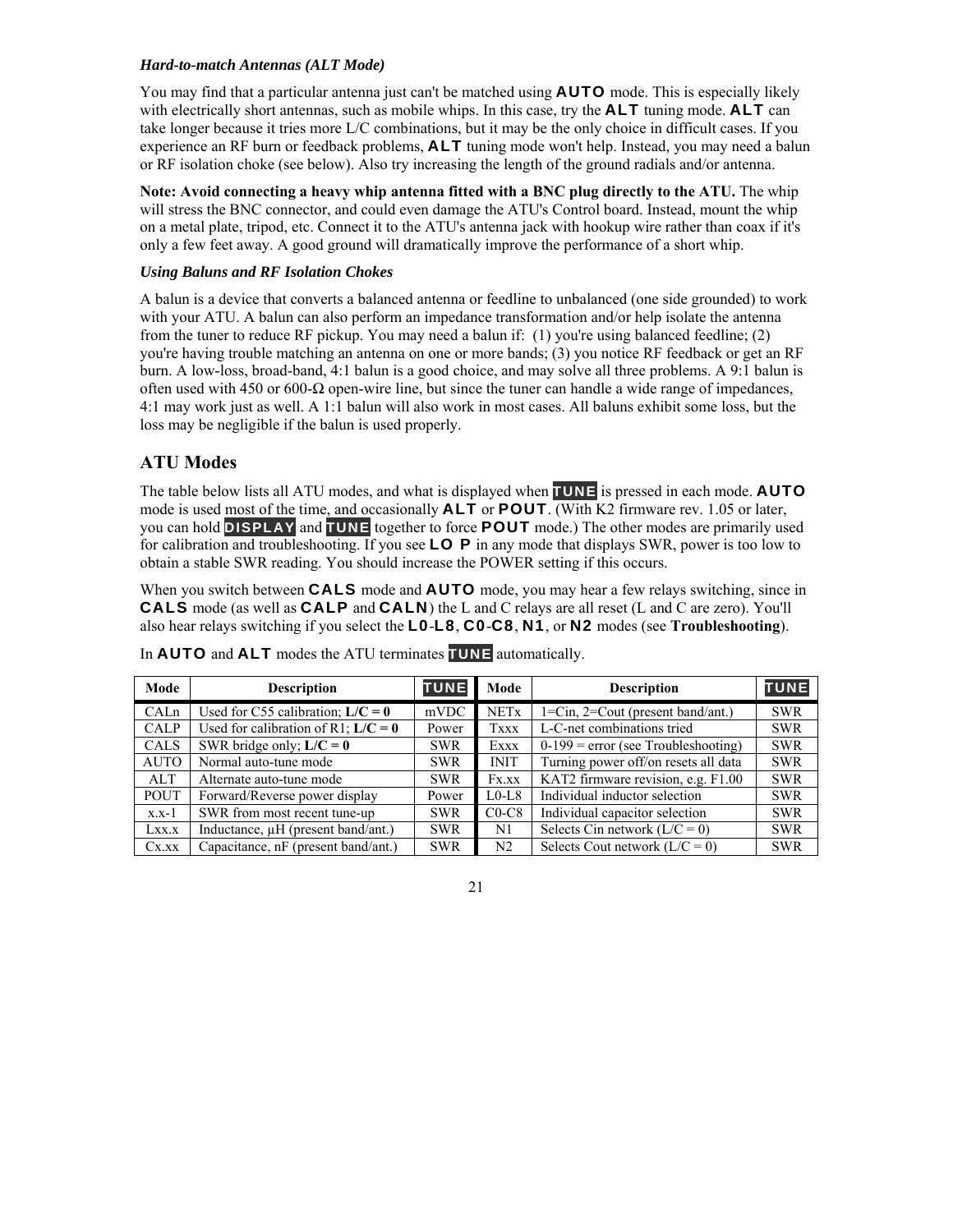# **Troubleshooting**

**If current drain is too high or the ATU menu parameter shows "--",** verify orientation of all connections between the ATU module and the K2. You may have a connector shifted by one position, an unsoldered crimp pin, etc. Check both boards for shorts to ground, solder bridges, and unsoldered connections. Verify that the microcontroller is fully seated in its socket and is not plugged in backwards. Finally, do the voltage checks listed at the end of this section.

**If you can't get a reading of 010 or lower using CALn, or if readings seem way off,** examine all components and connections in the SWR bridge, especially T1's windings (which may be reversed or not making contact). Make sure you don't have the center conductor and shield exchanged at J7. Check continuity of wires in the control cable (J8).

**If the SWR doesn't read 1.0:1 with a 50-Ω load (or other calibrated load),** it's probably due to stray reactances (see **Bypassing the Matching Network**). C55's setting may also affect SWR accuracy.

**If you see an error message in the ATU menu** (Exxx, where xxx is between 001 and 199), chances are the EEPROM (U2) is defective or is installed backwards, or you may have a defective microcontroller.

**If tuning is erratic or you see frequent HI-CUR warnings,** you may have high RF voltages on the K2 chassis. First, try reducing power to 1 to 2 watts. If this cures the problem, you may need to improve your ground system, move the antenna farther away, or use a balun. If reducing power doesn't help, or if tuning is erratic even with a 50-Ω dummy load, you may have a communication problem between the ATU and K2. Check the value of R5 (470 Ω) and C57 (.001 µF). If these are correct, try removing the SSB adapter's microcontroller (if applicable), then re-test. If this cures the problem, contact Elecraft. If not, check each of the following components, any of which could cause problems with the AuxBus line if they were the wrong value: K2CTRL-R6 (470 Ω), K2CTRL-C12 (.001 µF), K2RF-R64 (470 Ω), K2RF-C140 (.001 µF), SSB-R12 (470  $\Omega$ ), SSB-C30 (820 pF), NB-R6 (470  $\Omega$ ), NB-C9 (.001 µF).

**If you receive a "distorted audio" signal report when using SSB,** you could have any of the RF problems listed above, or your microphone may be sensitive to RF. Some mics have a DTMF generator IC that can be activated by stray RF. Try disabling this IC. You may be able to simply disconnect the DC supply voltage to the mic at the Front Panel mic configuration connector. Also try grounding the mic jack.

**If a particular tune-up that you believe should work fails repeatedly,** write down the ATU parameters after the TUNE attempt, including SWR, L, C, NET, Exxx, Txxx, and the ATU firmware revision. Send this data to Elecraft for analysis. Also try **ATU INIT**.

**If the tuner is unable to achieve a low SWR on some bands,** even with several different antennas, you could have a single defective relay or component on the L-C board. Start by slowly scrolling through ATU parameters L0 through L8, C0 through C8, N1, and N2. At each setting you should hear relays switching. If you find one that doesn't, this may pinpoint a bad relay. You can also check each L and C relay using resistance measurements. For example, when you select L1, pins 4 and 7 of K1 should be shorted, and with all other Lx settings these pins should be open. When you select C1, pins 2 and 9 of K9 should be open, and with all other Cx settings, these pins should be shorted. L0 and C0 turn off all L and C relays. If the relays are all working but you suspect an inductor or capacitor, you can test each L and C by noting their effect on SWR, one at a time. Start on 10 meters. Connect a 50-ohm dummy load to one of the antenna jacks, select L0, hold TUNE, and note the SWR reading. Then select L1 and hold TUNE again; the SWR should change by a small amount. L2 should have a larger effect, etc. When the inductance selections cause the SWR to go off the scale (9.9), switch to a lower band (say 30 meters), go back to L0, then test the remaining inductors. Similarly, you can test all 8 capacitors, starting on 10 meters with C0, C1, etc. You'll know you have found the bad component if it has too large or small an effect (or no effect) on SWR, in relation to the others tested.

#### **DC Voltages**

All pins of U1 through U4 should measure close to 0 volts (in receive mode), with the following exceptions: U1 pins 1, 11, 20, 32, and 39: **6 V**; U1 pin 40, **5.7 V**; U2 pins 1, 3, 7, 8: **6 V**; U3 IN, supply voltage; U3 OUT, **6 V**; U4 pin 8, **6 V**. Tolerance on all measurements is +/- 0.3 V.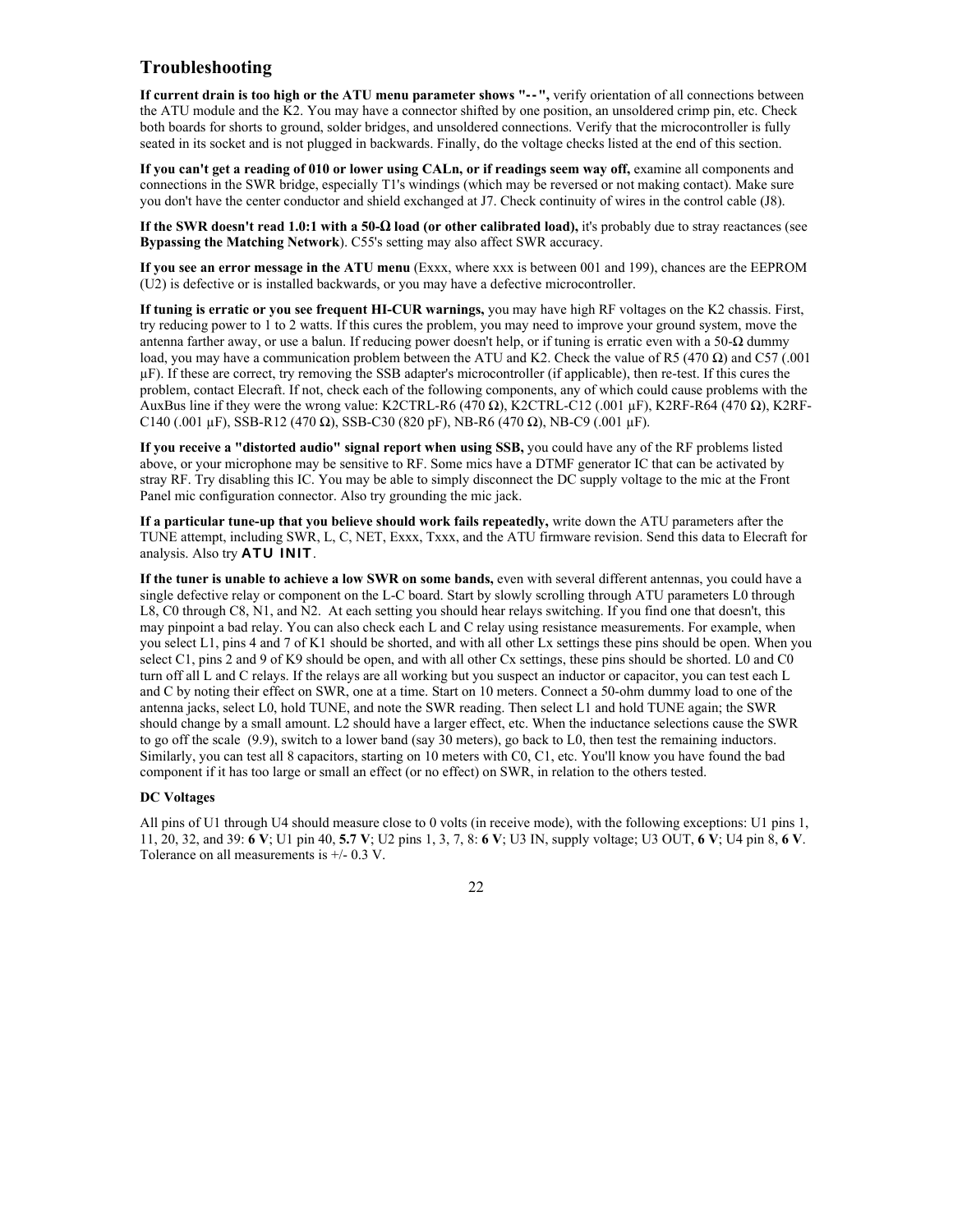#### **Circuit Details, KAT2 L-C Board**

The L-C board provides eight series inductors and eight parallel capacitors, configured as an L-network. The capacitance can be placed at the transmitter or antenna end of the network via a relay on the Control board (see next page). Each inductor and capacitor has its own DPDT relay, with the individual sections of each relay placed in parallel for reliability. The relays are selected under control of the ATU's microcontroller. Latching relays are used so that they will not consume any power except when the operator is actually tuning. The relays are switched one at a time to keep switching current low and to provide acoustically and electrically quiet operation. This results in somewhat longer tune times.

For additional reliability, the connectors used between the L-C and control boards have gold-plated contacts, and redundant pins are used for RF signals. Bypass capacitors are used on relay control lines to prevent RF signals from reaching the microcontroller.



#### **L-C Board Schematic**

23